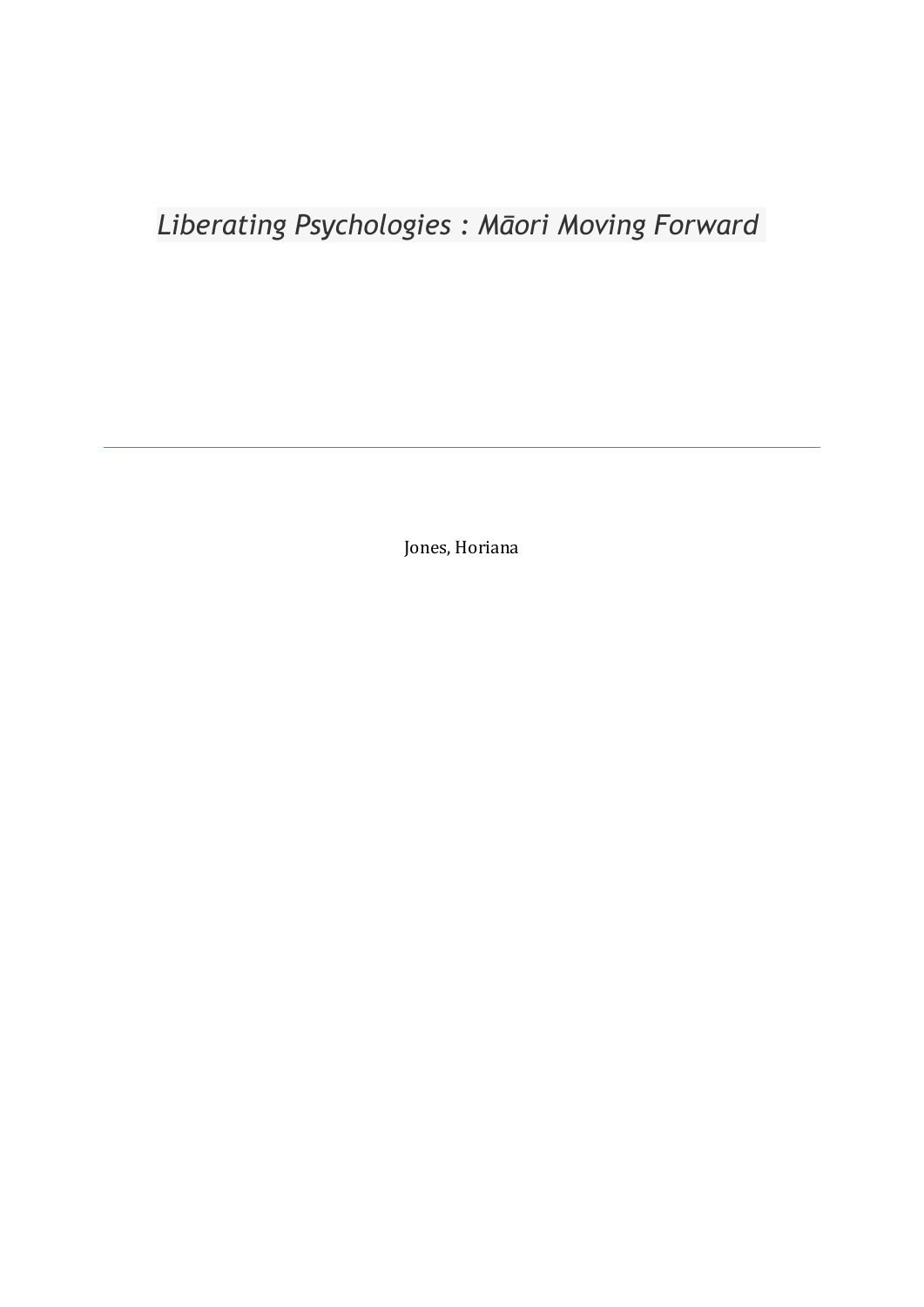# **Summer research internship overview**

Horiana Jones – University of Waikato: Maori and Psychology Research Unit

Stacey Ruru – University of Waikato: Maori and Psychology Research Unit

Jessica Gosche (project manager) – University of Waikato: Maori and Psychology Research Unit

This report details our critical reflections of our summer research internship funded by Nga Pae o te Maramatanga. We hope to provide the reader with an overview of the entire internship process, and comment on what we have learnt from this valuable experience. Firstly we have provided the initial internship objectives outlined by our supervisors. Secondly, we will discuss how each objective was executed and the final outputs were shaped. Finally, what we have learnt from this process will be discussed in personal reflections from each intern including our project manager.

**Objective a) each read and deconstruct three chapters from the following text Watkins, M and Shulman, H. (2008).** *Toward Psychologies of Liberation***. New York, NY: Palgrave McMillan.**

# **a. Interns will read the text;**

**b. Interns will amass and familiarise themselves with those resources upon which each chapter is built;**

**c. Interns will identify technical terms and grow a glossary.**

# **Objective completion: 100%**

We began the internship process by reading the Watkins and Schulman (2008) text. The purpose of this was to familiarise ourselves with the book in its entirety and to enable us to approach our research process from a liberation psychology perspective/lens. As a result of this we selected the three chapters to focus on individually, deconstructed them, extracted key terms and quotes then formulated chapter summaries. The summaries informed potential research projects, ultimately resulting in our research proposals. The proposals will be discussed in the objective E section of this overview.

Flaws in the way that current methods and approaches in psychology became apparent the further we got into the book, as it explained how currently mainstream psychology focuses heavily on the "individual". Psychological issues as explained by Watkins and Shulman's (2008) are phenomena, separate from the individual's family, culture, social constructs and the economic world. For many Māori, cultural connectedness and whanau bonds are what shapes an individual, so an approach which ignores the external environment in which someone was brought up and is still a part of, is seemingly irrelevant.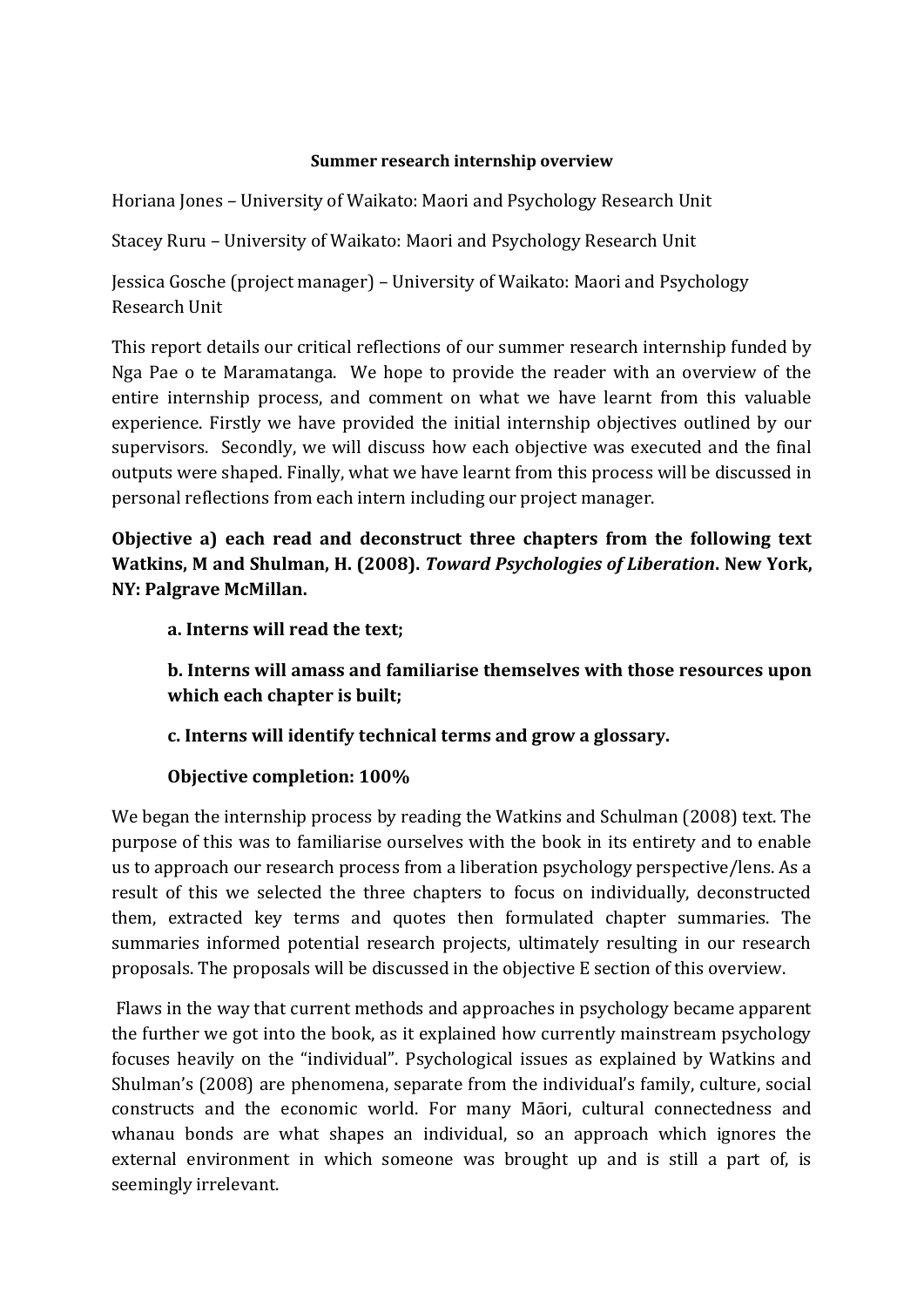The book offered an alternate approach (to?) which argues against the dominant paradigm. Liberation psychology involves participatory practices that aim to avoid reproducing oppression. With many Māori living in positions of oppression, liberation psychology seems as though it is a better suited approach to healing as opposed to current western methods.

To add to this there was a shift in psychological theory which aroused from colonization and traumatic events which lead theorist to consider a macro- approach as mainstream psychology failed to recognise that psychological theories or approaches did not meet all individuals as referred to the above example with Māori. This is supported by "suffering has its common roots and is shared" (p.14). An exemplar this is when women developed community projects, maintained family ties and participated within recovery practices during the Christchurch earthquake which was not credited as it was behind the scenes work. Yet this showed the strength that women portrayed as a leader for the Christchurch community to depend on during the earthquake as it was a shared traumatic experience. These key messages have been carried into my research proposal idea and we have been able to produce work which we believe to be more culturally responsive and relevant to Māori.

We have attempted to incorporate Māori-centred methodology to inform and guide the process for establishing the method section of each of our proposals. These methodologies have been shaped by Māori Tikanga (customs, practices). As each of our studies is directly related to Māori alone, it is important that the tikanga be incorporated at all stages. Customs include, Aroha ki te tangata (respect for people), karakia (prayer), manaakitanga (hospitality), whanaungatanga (positive relationships and bonding), and kotahitanga (connectedness and unity). We hope that when we conduct our research we can implement these techniques with our participants, in the hope of gaining the richest data from participants. One example of Maori-centred methodologies we hope to incorporate includes, whanau support; participants will be able to bring whanau if they need support throughout the research process. Another example is the incorporation of karakia, if participants would like to begin the session with a karakia then the researchers can facilitate this

# **Objective b) Engage in discussion with MPRU researchers to generate concepts and ideas emergent from the New Zealand/Aotearoa/Indigenous context that parallel those ideas referred to by Watkins et al (2008).**

# **Objective completion rating: 100%**

Our research ideas and aspirations were fuelled by discussions we had with the MPRU researchers, where we generated concepts and ideas related to a New Zealand and indigenous context. A highlight was attending the Nga Pae o te Maramatanga indigenous research conference, with our supervisors and project manager.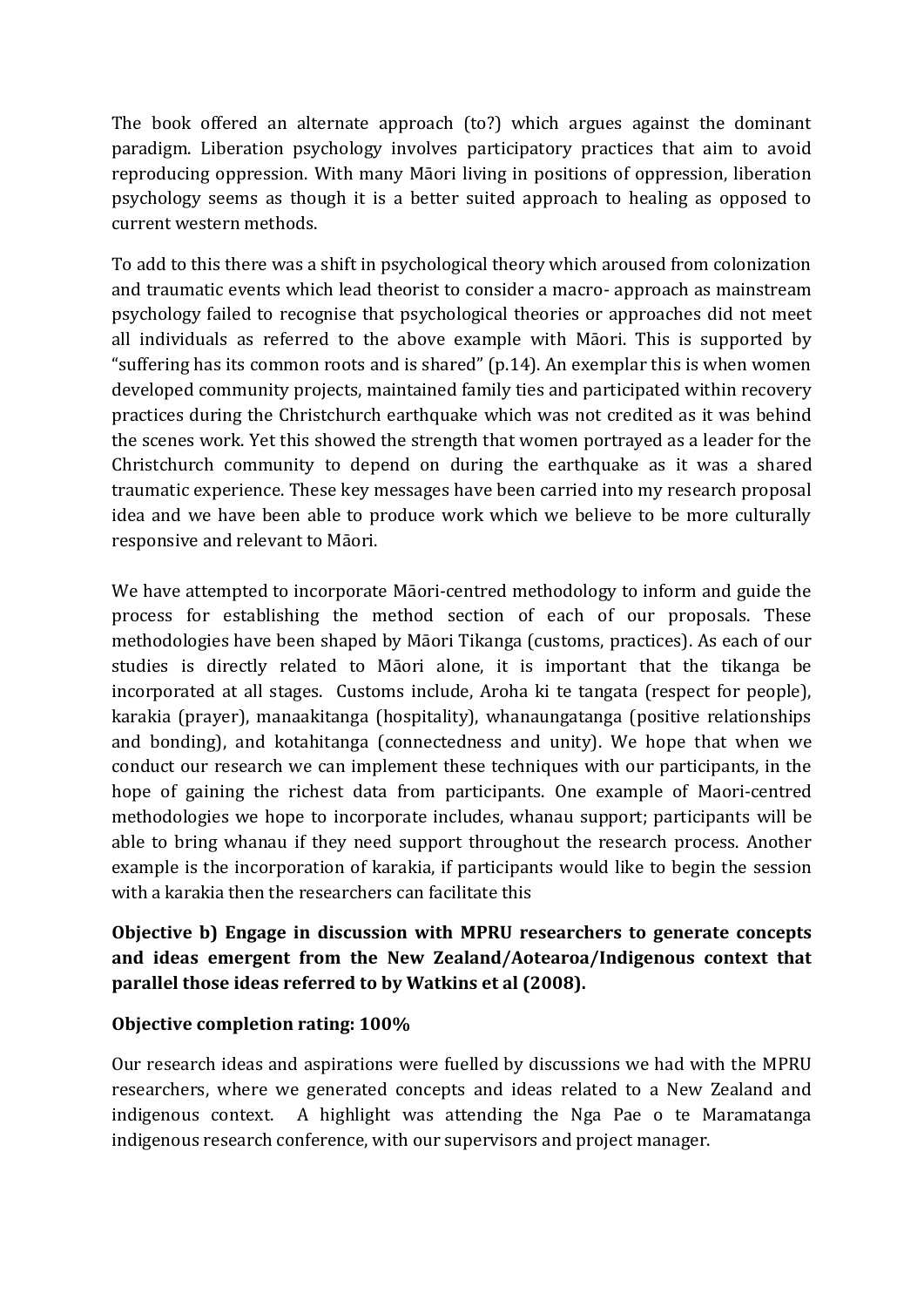Prior to going to the Ngā Pae conference we reviewed conference abstracts that linked to the textbook and the interests of MPRU staff. We each selected the sessions we would attend. We were required to attend specific presentation slots and to choose other presentations of interest. For instance when we attended a keynote speaker Professor Gerald Alfred, these were the main points of his presentation (1) colonisation to decolonisation: How you frame it and conceptualize identity e.g. community or indigenous connections, (2) community level: Weakened by illness, everyday interactions will enable space to create healing and (3) Fire keepers: Similar to Ahika in te aō Māori (the fire keepers that keep the homeland warm and preserve the environment). A major highlight was the term fire keepers from the First Nation people in Canada and connecting it to Ahika. This reflects a lightbulb effect because we related this presentation back to a New Zealand context and (yes I was paying attention in my te reo lecture).

Another experience we encountered at the conference was staying at the marae where we encountered international people from around the world. It was definitely a great privilege to meet other indigenous people who had similar experiences with colonisation and discussing issue around land being taken (raupatu), disconnection from language and ways to strengthen and revitalise it. We believe that through these encounters did we truly experience the ethos by connecting and sharing with others which was a huge moment for both of us.

Through these encounters at the conference we were both able to develop our research ideas. These research ideas were then guided and discussed with Jessica and our two supervisors. For example, Horiana was inspired by Leoni Pihamas presentation about the Pā Harakeke and how it signified the pēpi (baby) being protected by its mother, father and extended whanau. So Horiana developed a research proposal about baby's sleeping patterns (how parents put their baby to sleep which will be submitted to Ngā Pae.

Such research ideas were discussed with Jessica and our two supervisors, Professor Nikora and Dr Waitoki, which we would like to point out another ethos. We were provided a key to the room (awesome), our own office space and free coffee from the staff room. This changed our position from student to research member at the University of Waikato. It was awesome because we could have our own spaces to work within and were able to walk into the staffroom we felt like one of the staff.

**Objective c) Assemble New Zealand/Aotearoa/Indigenous exemplars (web, library and database search) into an indexed digital respository (eg., drop box) and write a summary of each allocated chapter that points the reader to Māori /Indigenous expressions of a psychology of liberation and transformation.**

**Objective completion rating: 50%**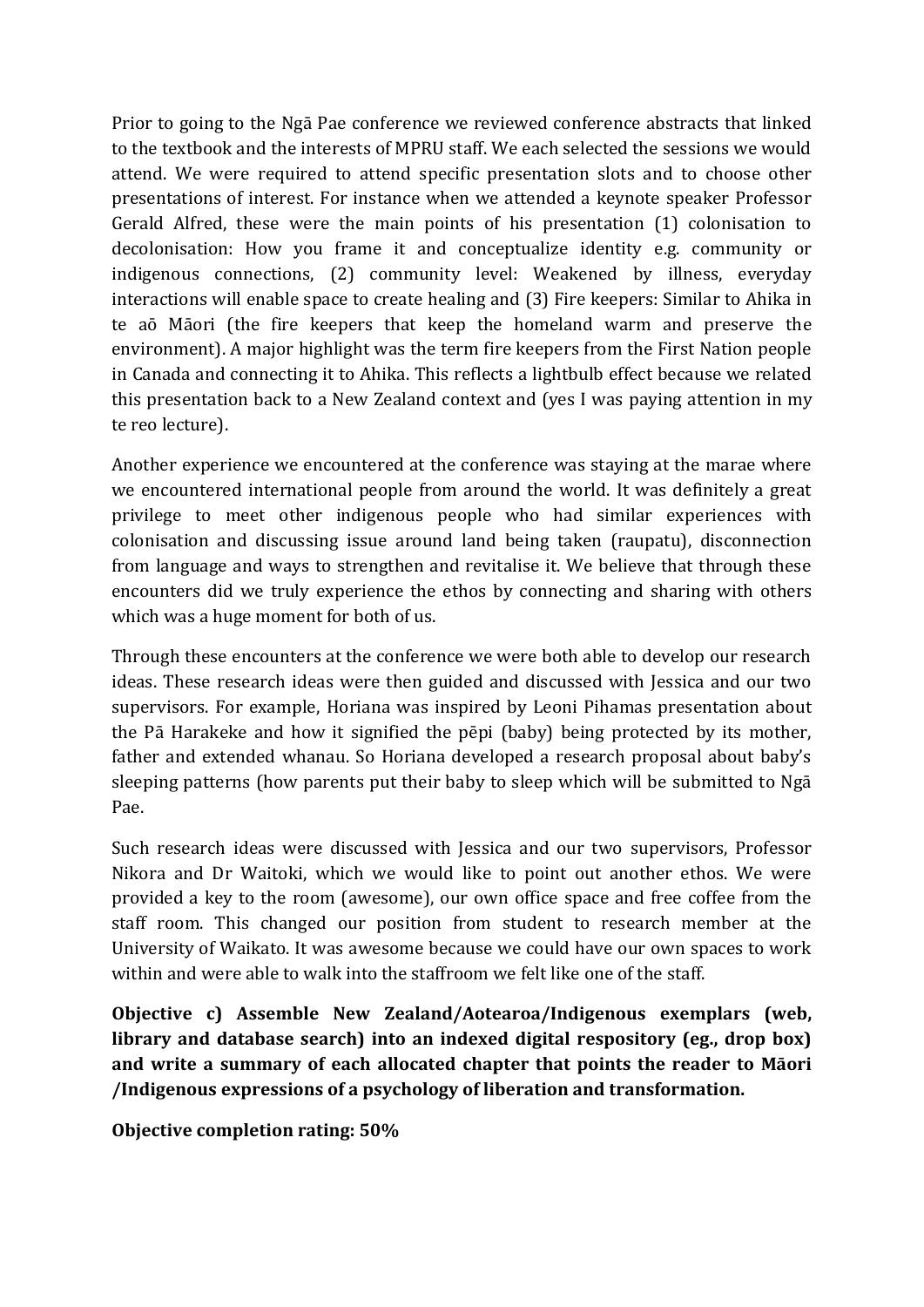The indexed digital repository has taken the shape of a glossary. This process began with identifying key terms and concepts from our allocated chapters and compiling these to be added/included in the glossary. Chapter summaries were compiled, which included the above information, however, the Maori/indigenous expressions needed to come through/be applied more in these summaries, including the identification of New Zealand exemplars.

The glossary is still being worked on, particularly focussing on identifying key theorists and New Zealand/indigenous exemplars to provide a New Zealand liberation psychologies context (and transformational responses to issues faced by Maori) to the concepts addressed in the Watkins and Schulman (2008) text. This will be a useful teaching tool for the applied community psychology paper and will be completed in the next two months.

# **d) Make a seminar presentation of their work and engage a discussion with MPRU researchers to explore research ideas to be taken into the research proposal writing phase.**

# **Objective completion rating: To be completed**

Prior to commencing the internship we each delivered a presentation of previous research we had completed as part of our Maori and Psychology Research Unit (MPRU). We were each given scholarships, and the presentations were completed as a requirement as part of the MPRU symposium in 2014 at the University of Waikato. This was an extremely beneficial experience for each of us as it gave us the opportunity to present to a number of experienced academics and get their feedback. We were able to develop our public speaking skills, which gave us confidence to present at future conferences, lectures, or tutorials.

**Objective e) Based on the work of the internship, prepare a research proposal for the continued development of indigenous psychological knowledge that can be submitted to an external funding agency (eg., HRC, Marsden, Nga Pae, etc).**

# **Objective completion rating: 100%**

After we established our research ideas we began to conduct the literature search which formed the foundations of our research proposals. Each of our proposals were submitted for feedback and critique, which allowed us to shape the final proposals for submission to Nga Pae o te Maramatanga. One intern also used the research outputs from the internship process for a directed study at the University of Waikato.

We both had similar encounters when it came to developing the research proposals. For example, Stacey wanted to base her proposal on the perceptions of Māori whanau who experienced the Christchurch Earthquake. The ethos of this experience for her was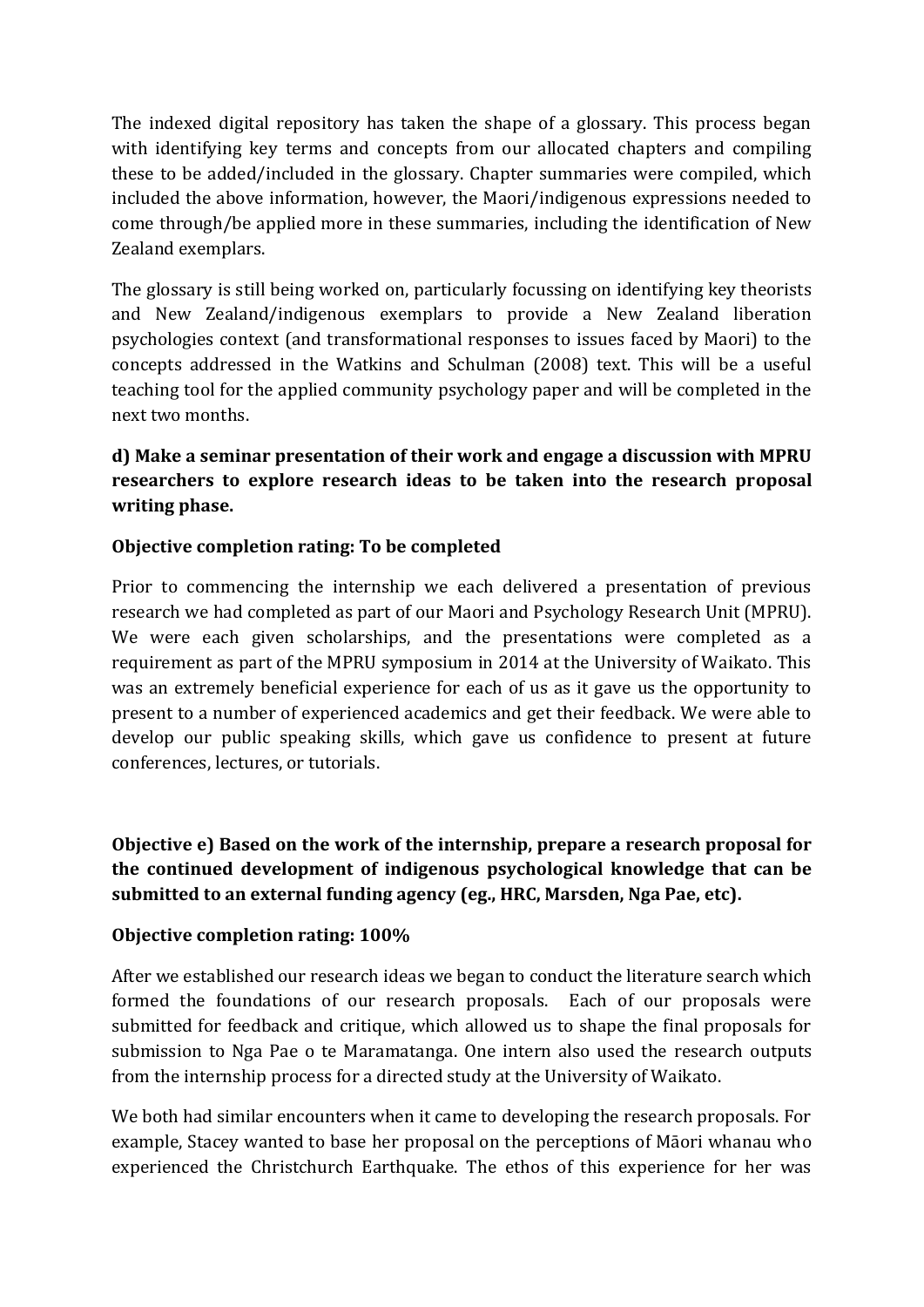developing and bouncing off ideas with her fellow intern and supervisors, it was stepping outside of the Hamilton square and looking down South. Feedback on this proposal pointed towards a direction that Stacey was more familiar with… Leadership. The strength of this experience was that Stacey was thinking of ideas, getting feedback and been pointed into the right direction.

The journey towards writing the proposal was a never ending battle! Literature review searching and writing, draft after draft, shaping and re-shaping it was an experience that we were not ready for. It was something that was unexpected. But the feedback from Jessica Gosche and our supervisors Professor Nikora and Dr Waitoki guided and framed the final report.

We would also like to point out that Jessica Gosche provided support to us every step of the way. Through emails, regular meetings and group discussions, it really strengthened our understanding of the chapter summaries (the language was difficult to grasp so Jessica would point it to exemplars we were familiar with) for example, a non-subject is removing oneself from those embedded Western practices and to think and act in ways that deviate from the norm. Therefore challenging, the taken for granted or assumed norms of the dominant culture and to find alternative approaches towards regulation, oppression and submission. An exemplar was Tamaiti whom wanted his iwi to have passports that were separate to the New Zealand ones. Therefore through those group discussions we were able to be pointed in the right direction.

# **f) Post-internship, interns will be invited and supported to make a teaching contribution to an appropriate undergraduate course offering.**

We have been offered the opportunity to present a section of a 2 hour lecture, which focusses on chapter 6 of the book toward psychologies of liberation by Mary Watkins and Helene Shulman (2008). This chapter attempts to explain the position of the perpetrator, by discussing how the perpetrator can commit an act of violence against another human being without feeling remorse or empathy. This is achieved through the process of doubling. This chapter also explains what the effects on the family of the perpetrator are, and how these acts of violence begin to affect everyone around them. Acts of violence have become normalised amongst society which encourages the perpetrators and acts as a motivational tool. As a society we have learnt to silence pain and attempt to forget about it, this has meant that unresolved issues have manifested into other symptoms which are difficult to resolve. This chapter will contribute to student's studies, as the book is a required text. The lecture will aim to provide an in depth summery of the chapter, paired with New Zealand examples, which will ensure students receive the most relevant understanding of the different concepts with underpin liberation psychology.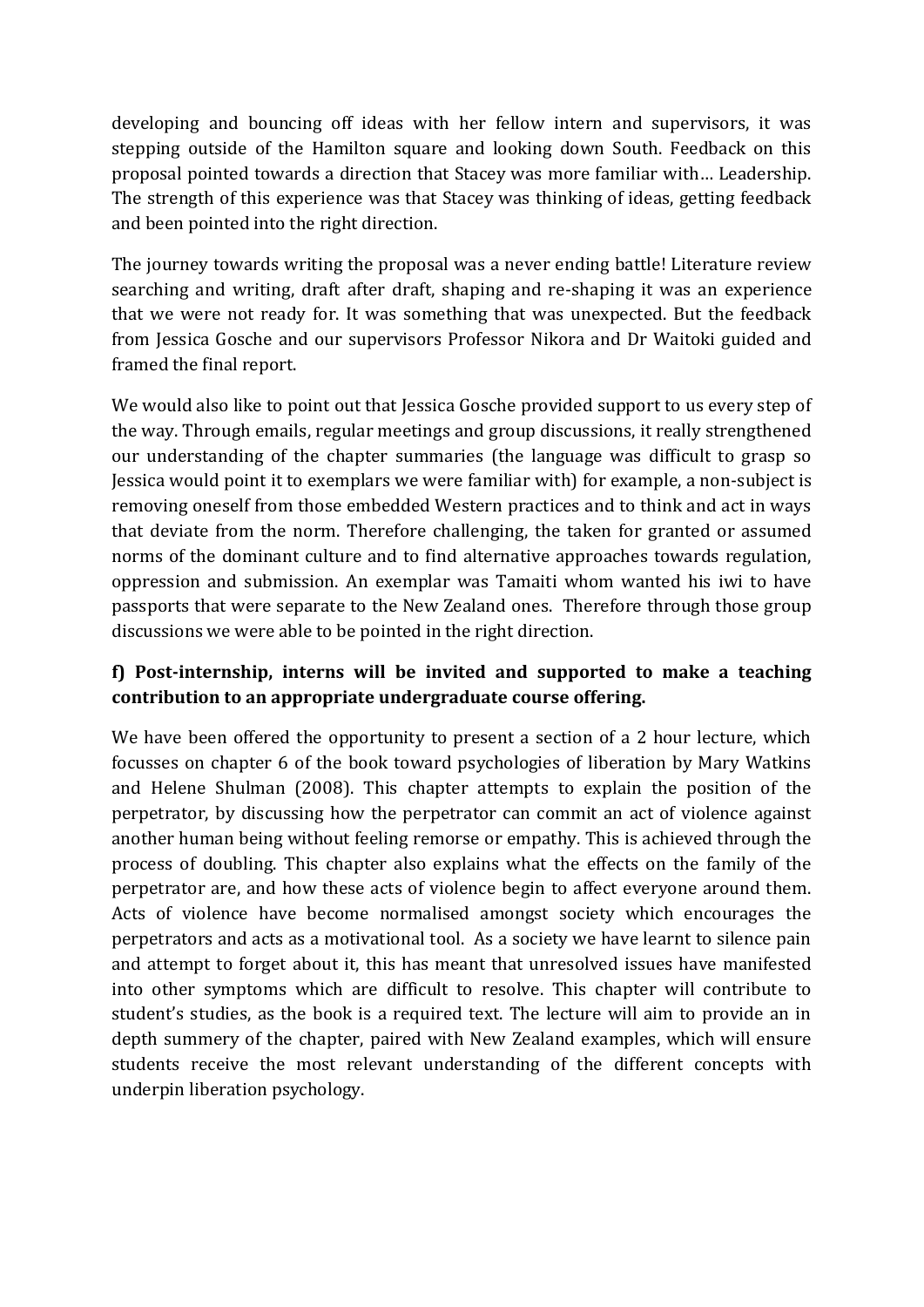# **Individual reflections**

# Horiana Jones:

*This internship process has been extremely beneficial for me as I have had the opportunity to research a topic of my choice and attempt to understand it from different perspectives. I have been able to plan my master's thesis with the help of all my supervisors (without officially starting it) making the transition from post graduate work to thesis a lot easier. The internship opportunity has also meant that I received a scholarship which will be very beneficial for my future career and curriculum vitae. Although we, as a group, did not manage to meet all the requirements of this internship, I believe that the process has been a huge learning experience, which will better prepare me for future research projects. I hope that the proposal I have completed is of a high standard and easy to replicate. As there is little research conducted in the area of infant sleep practices in regards to Māori, there is potential for somebody to replicate a similar study.*

*The opportunity to work as a researcher for MPRU (Māori Psychology Research Unit) has opened opportunities which I would have never thought could be achieved in such a short time i.e. directed study, thesis preparation, and internship outputs for Nga pae o te Maramatanga. But most importantly being a part of MPRU has meant that I have built relationships with extremely knowledgeable people who are supportive and willing to guide me through the research process, which I'm very grateful for. This opportunity would not have been possible without the funding provided by Nga Pae o te Maramatanga. An experience like this internship is the difference between good researchers and great researchers, and therefore I'm so grateful to have been selected and given the opportunity to be a part of it.* 

*My future aspirations include getting in the clinical psychology program, potentially helping MPRU and Nga Pae o te Maramatanga with future projects, and possibly mentoring the next cohort of students venturing into an internship. My professional identity is constantly evolving, and this experience has only accelerated this process further.* 

# *Stacey Ruru:*

*Given a second opportunity to be an intern under Ngā Pae surprised me because I was able to further develop my research skills and possibly contribute to indigenous research. I had learnt so much from this internship such as, working collectively on a text book, bouncing ideas of my fellow intern (about her perspectives of the textbook), developing research ideas with my supervisors and attending the Ngā Pae o te Maramatanga conference. I thoroughly enjoyed the conference because I was inspired by academics to pursue research that was of my own interest and to indulge in indigenous research. My biggest highlight throughout this internship was shaping my proposal about Māori leadership because the journey towards developing an idea changed and it was like a living document. Meaning that throughout the literature review and creating my proposed methods everything*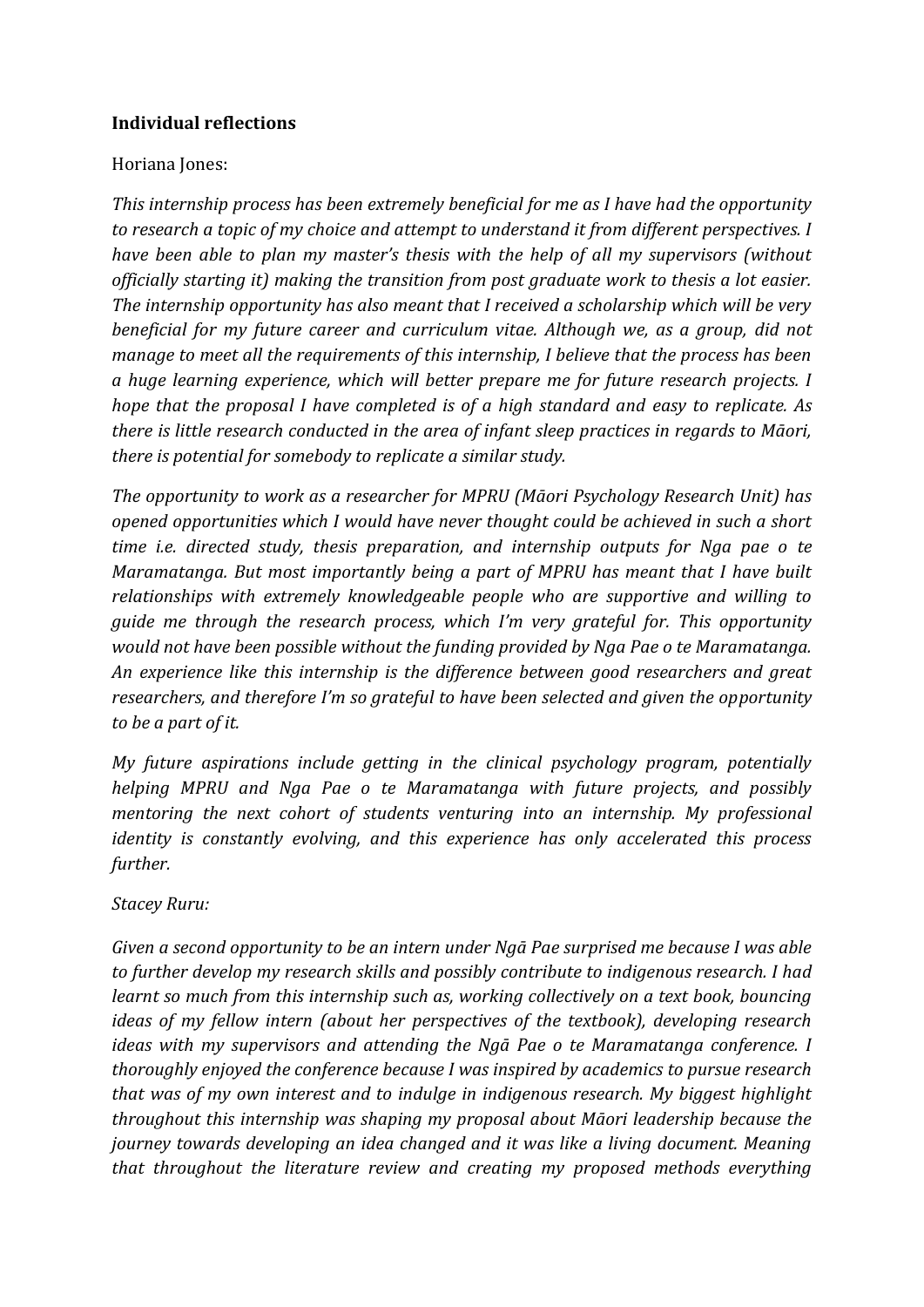*changed, more information was being added or altered. I thoroughly enjoyed my experience and appreciate the opportunity that Ngā Pae o te Maramatanga provided to me once again.* 

*My previous internship work for Ngā pae o te Maramatanga was presented at the conference and published under the AlterNative journal. Which was a huge achievement for me because I researched about a kaupapa that was focused on revitalizing te reo Māori, contributed to the literature and, to my surprise, it lead to a journal publication. I believe that I experienced the ethos! As for my future directions, I want to complete my Master's thesis in Psychology and continue to partake in Māori research projects that will sharpen up my research skills which I can better use in the future. I would like to work in organisations within New Zealand and internationally as I want to become a training and development specialists. Later on in my life I would like to study towards a PhD and publish for Ngā pae and other indigenous research institutes because I believe that with knowledge comes power, so why not share it!*

# **Conclusions**

All the objectives were taken to the best our abilities as we had learnt so much from the overall project. From contextualising the textbook, unpacking the chapters, relating it some examples, identifying key terms, attending the conference (major highlight really spoke to us about the book), to developing research ideas and forming our research proposals for the final report. What an ethos! We would like to thank Ngā Pae for the internship that was offered to both of us (Stacey and Horiana), we had not only developed our research skills but experienced what it was like to be imbedded within a research project and it has definitively strengthen and prepared us for our research thesis this year.

*"Ahakoa he iti, he pounamu, although it is small it is greenstone"*

Ngā mihi aroha kia kōutou katoa!

Nā Horiana Jones and Stacey Ruru.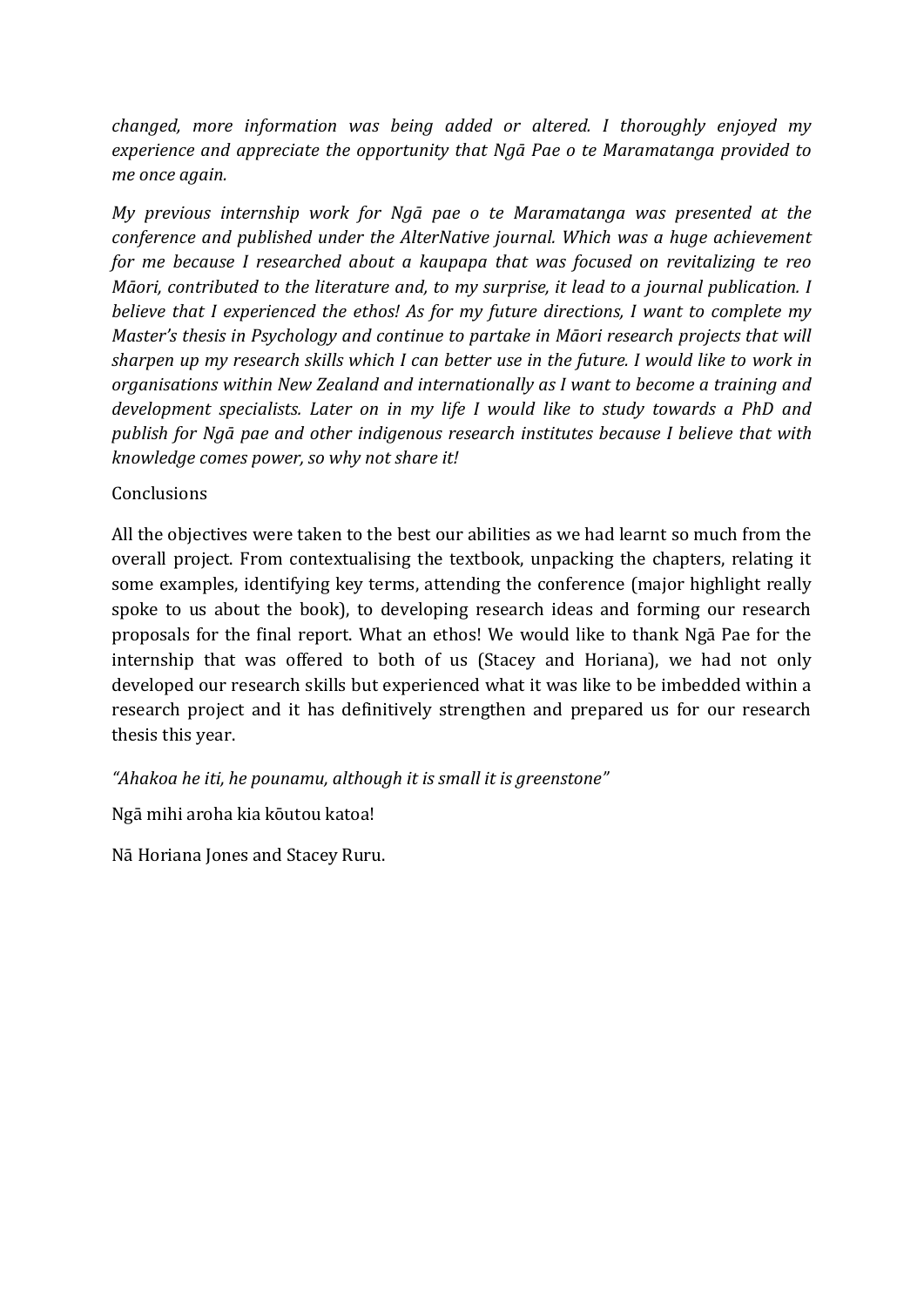# Research proposal: Infant sleep in New Zealand

# Summary

*This research proposal will explore infant sleep practices in New Zealand, with a specific focus on Māori child rearing practices. There is limited literature that explores present-day infant sleep practices with Māori. The main objectives of this proposal is to explore the existing literature surrounding traditional Māori perspectives of infant sleep, as well as the dominant western perspectives of infant sleep. The research questions focuses on whether Maori parents are implementing infant-sleeping practices that are reflective of traditional Māori child rearing perspectives such as shared parenting, co-sleeping and a collective approach to child rearing; or whether Maori parents use dominant western perspectives that promote autonomy and separation-from parents, at an early age. This research also aims to identify where Māori parents are receiving/ seeking advice from in regards to infant sleep, whether that be from whanau, friends or health care providers such as Plunket (objective 2).* 

# *Contact Details:*

*Principle Researchers' Contact Details: Horiana Jones, Moana Waitoki, Linda Nikora, Jessica Gosche.*

*Phone: 021 372 788*

*Email: horiana.jones@gmail.com*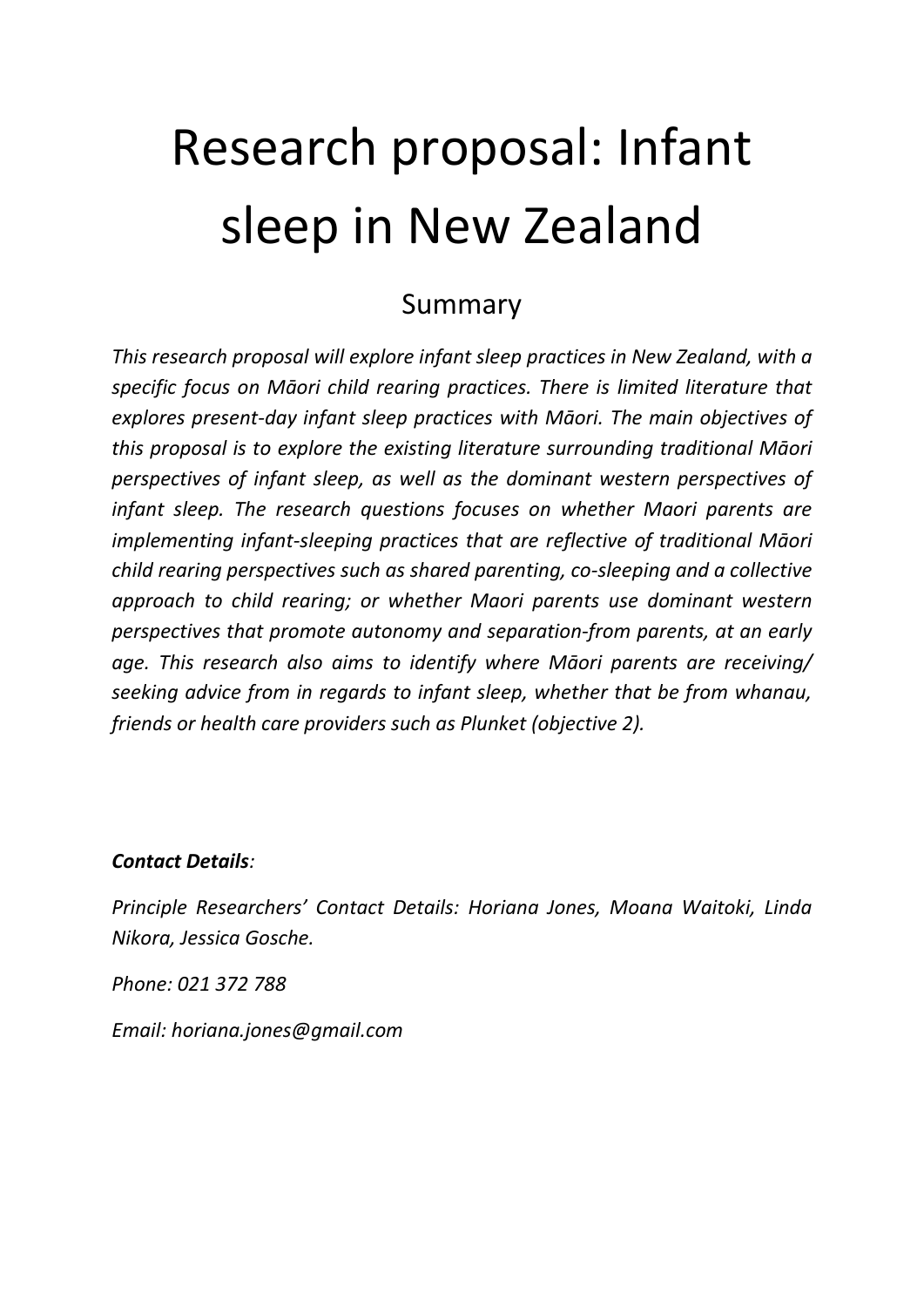# Contents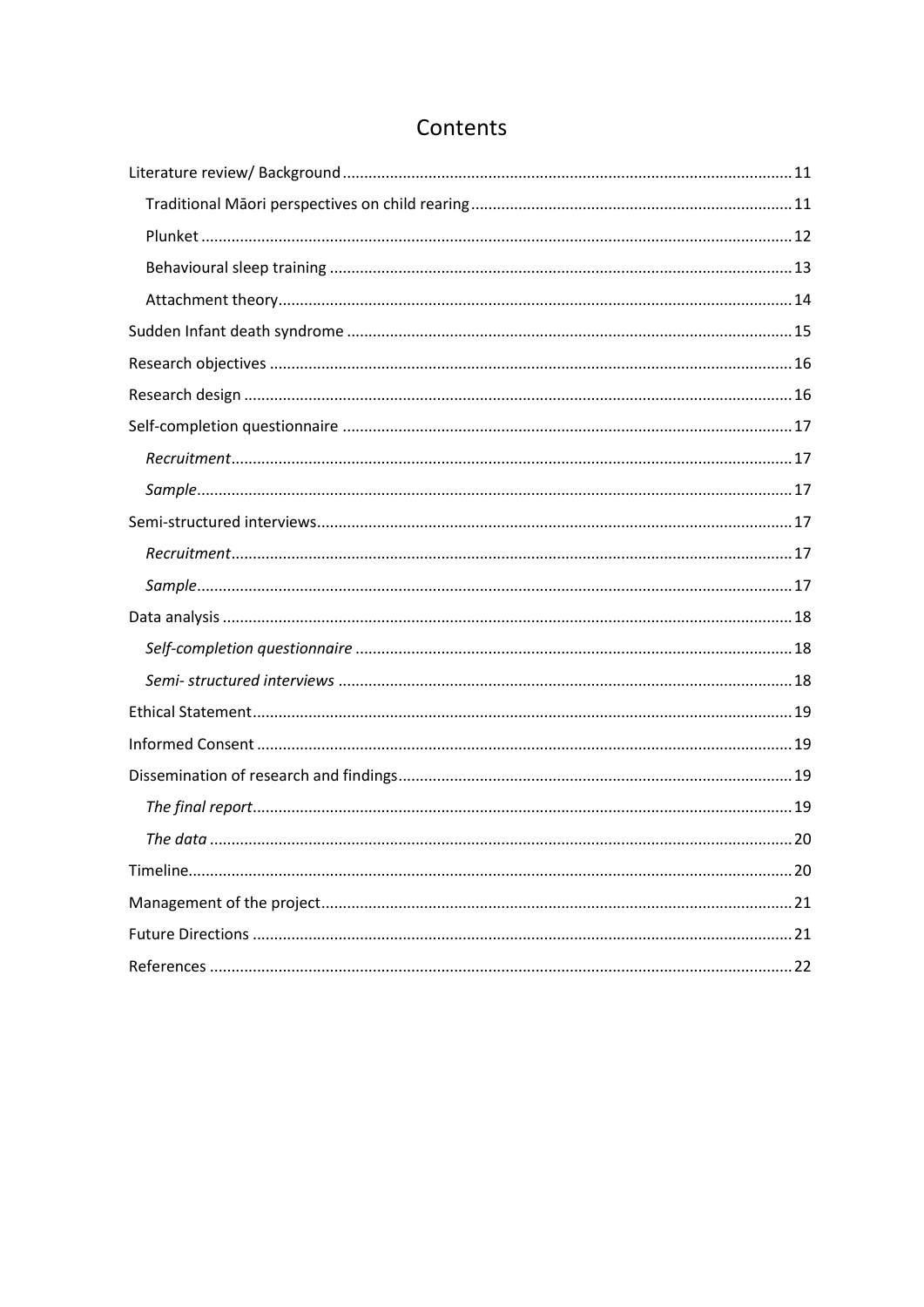#### <span id="page-10-0"></span>**Literature review/ Background**

The purpose of this literature review is to identify the current practices being used by Māori to put their pepi (baby) to sleep. Traditional Māori perspectives on child rearing will be discussed, followed by discussion of current practices being promoted by health professionals and infant care services such as Plunket. An overview of behavioural sleep training techniques and attachment parenting styles will be provided and critiqued. Finally, sudden infant death syndrome and its high prevalence rates amongst Māori and its relevance to this topic will be discussed.

#### <span id="page-10-1"></span>**Traditional Māori perspectives on child rearing**

Jenkins & Harte (2011) explain how traditional Māori parenting practices were documented through messages in myths, legends, Māori proverbs, and oriori (lullabies). They were used as socialising tools, which referenced the main goals for tamariki (children): bravery, independence and respectfulness within the whanau/*hapu (sub tribe)*. Traditionally, raising pepi and tamariki was the collective responsibility of the hapu (Jenkins & Harte, 2011). Pepi and tamariki were seen as tapu (sacred) (Jenkins & Harte, 2011). Once babies became more mobile they were encouraged to become more independent and use their peers (older children) for support, deepening their sense of community and social connectedness (Ritchie & Ritchie, 1979). *Te ihi, te wehi, te wana* is a traditional Māori concept, which Jenkins & Harte (2011) have applied the concept to child rearing, stating that

*Ihi is a vital psychic choice, or a personal essence. Wehi is the awe, respect or wonder in children which they should never lose. Wana is the thrill, exhilaration, and excitement which describe the child's love of life. (pp 29)*

Jenkins and Harte (2011) explain that these were the fundamental values that Maori tipuna (ancestors) wanted to preserve in child rearing practices. The whakatauki (Maori proverb) "He tangi to te tamariki, he whakama to te pakeke"(p 24) translates to "when the child cries, the elder blushes"(p 24). This whakatauki articulates the idea that pepi's cry is a response to a negative experience or response whilst in the care of their minder as Jenkins and Harte (2011) explain. Traditional Māori perceptions of childrearing highlight the respect, care and love shown to tamariki, who were seen as sacred treasures, protected by the whanau/hapu.

Ritchie and Ritchie (1997) conducted a study in Murupara, New Zealand, which re-examined earlier studies conducted by Earnest and Pearl Beaglehole (1946). The study explored how Māori families raised their tamariki. Ritchie and Ritchie explain that "children were born into a community of kinship and membership, concern and care" (1997, p21). Observations made by Ritchie and Ritchie (1997) highlight the warm and loving nature Māori parents would show toward their pepi, stating that pepi were present at meetings and family gatherings, with all members of the whanau taking turns to care for, and entertain the pepi. Ritchie and Ritchie (1997) explain that sleeping arrangements did not follow a strict format, and pepi were rarely left to sleep alone. As stated above pepi were seen to be the shared responsibility of the whole whanau (multiple parents/family) and an expectation was held by the elder members of the community, that the young adults were responsible for looking after the pepi also. Ritchie and Ritchie (1979) explain that there were many benefits to having multiple parents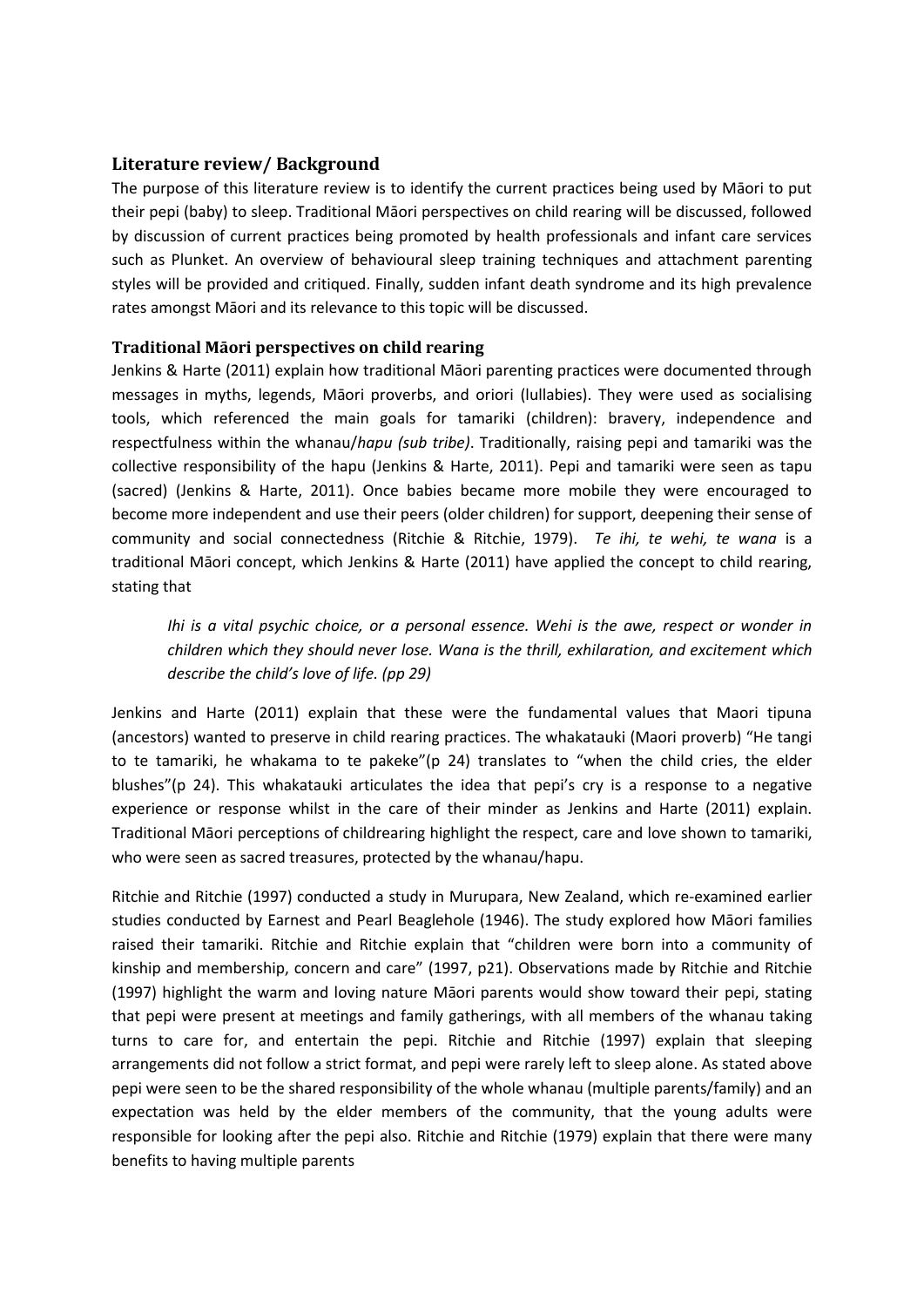*when you have many parents the social world of affection and attachment spreads*  wide, the admonishing voices that reprimand are not personal but collective, the *hands that reach out to cuff or slap or check are neither impersonal nor personal but somehow both (pp 28).*

These practices were observed as being effective by Ritchie and Ritchie (1997; 1979), however the implementation of Māori child rearing practices as explained above has become somewhat difficult to maintain and implement in urban living environments, as urban living also promoting a shift toward individual family housing as opposed to community shared living areas (Koea, 2008).

Due to the colonial history of New Zealand, a shift from the shared parenting roles Māori traditionally implemented has moved toward an approach more in line with the an individualist focus (Durie, 1995). Colonialism is the process by which one group invades, takes over, and dominates the original group, forcing their beliefs and economic systems onto the original group (Watkins & Shulman, 2008). As the mainstream concepts of health and wellness are formed on the basis of western and the dominant Pakeha (European) views, traditional Māori practices, which promoted co-sleeping and collective child rearing, are highlighted in a negative lens in comparison to the dominant practices. Prior to colonialism Māori practiced their language, dialogue, values and traditional parenting practices freely. Post colonisation, Maori culture as it was known, was challenged and refocused on the replication of western ideals. People are seen as separate from culture, environment and community itself (Watkins & Shulman, 2008). With this in mind we can begin to see that the current perspectives of infant sleep have moved toward the implementation of dominant western perspectives as opposed to those outlined above.

#### <span id="page-11-0"></span>**Plunket**

Plunket providers around New Zealand offer Well Child services to more than 90 percent of all new babies in New Zealand, with approximately 22 percent identifying as Māori. Approximately 80 percent of parents of all Māori new born babies access Plunket's services. Plunket offers advice for parents and provides health and developmental checks for children from birth to five years. The advice offered on the Plunket website (plunket.org.nz, N.D) regarding infant sleep states that

*Some new born baby's fall asleep being cuddled, rocked or fed, and then has a good sleep. But they may develop a pattern of needing you to feed them or rock them to sleep, and then they wake crying, soon after being put to bed (settling baby to sleep, paragraph 6).*

The website also offers potential tips which can be used to help with getting your baby to sleep, such as, regular bedtime routine; placing the baby down while still awake so that their bed becomes a familiar place; placing your baby in their own safe sleeping space on their back to prevent Sudden Infant Death Syndrome (SIDS); if your baby becomes distressed, pick them up, feed them, then put them back in their bed. Plunket is the primary post-natal health provider in New Zealand, offering information and techniques for parents with babies and children. The techniques outlined above are however contrary to traditional Māori practices, therefore are these practices (such as the examples Plunket promotes) the best options for implementation amongst Māori parents?

A study conducted by Abel, Park, Tipene-Leacha, Finau, and Lennan (2001), described infant care practices of 150 participants, both male and female, who identified as being of Tongan, Samoan, Māori, Cook Islands, Niuean and Pakeha descent. The findings from the study indicated that Māori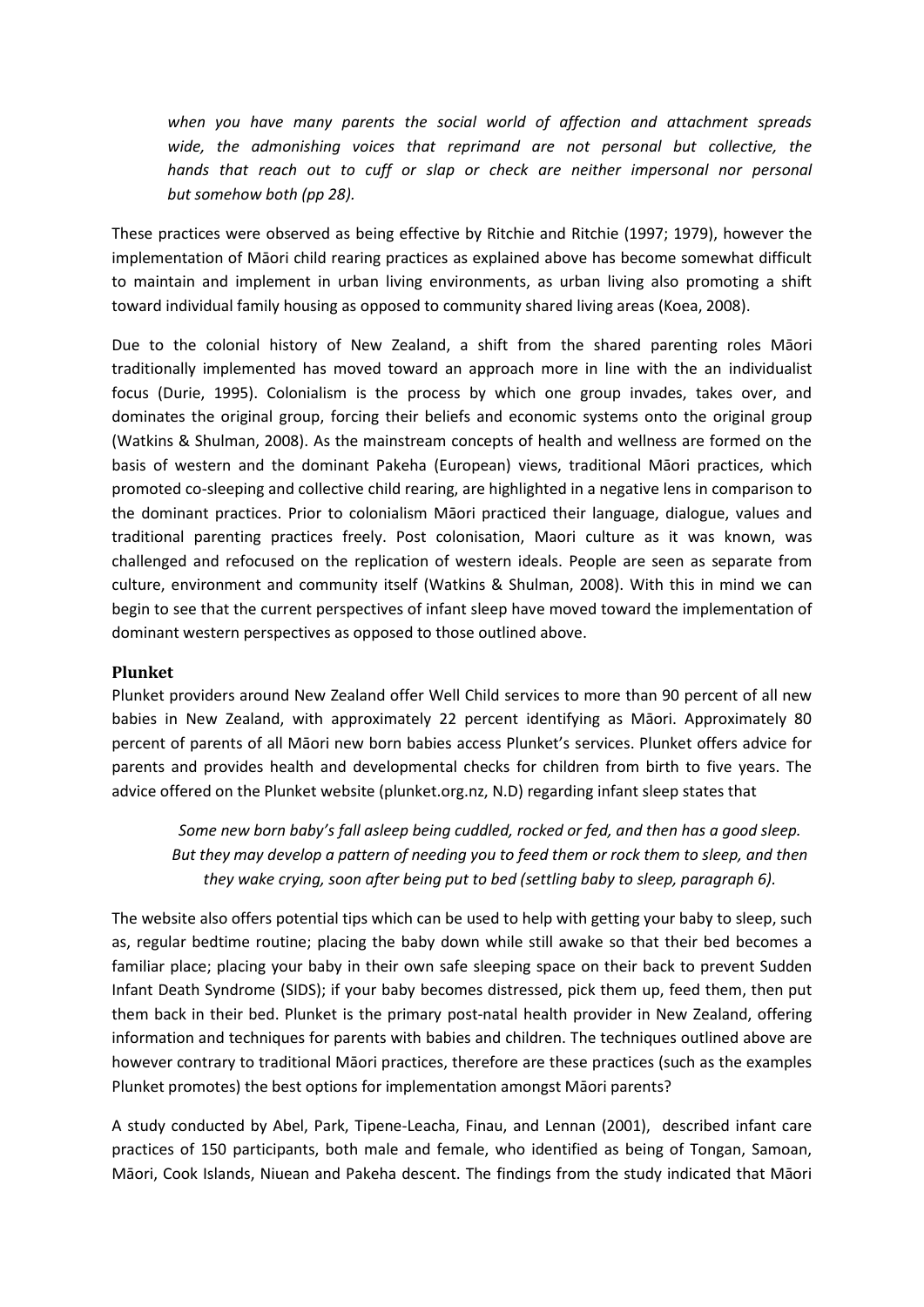families living in a nuclear family structure were more in line with western biomedical understandings of infant care practices (Abel et.al, 2001). Those who had strong ties with their whanau (family) and cultural background were more inclined to co-sleep/ bed share and also more likely to seek advice from whanau around best practice infant care. Conversely, nuclear Māori families without strong ties to their whanau and cultural background were found to in most cases place babies in a separate bed/ room, as they believed it helped to increase autonomy, and make the baby less reliant on their mother (Abel et.al, 2001). Common perceptions amongst participants also highlighted the evident confusion around what the best practice was, leaving parents more inclined to adopt western infant care practices, which are readily accepted and available to parents i.e. Plunket, antenatal services, professional advice and peers. From the information provided above, we can begin to understand the dominant perceptions of infant sleep practices, and their focus on establishing autonomy from an early age, achieved through infant sleep practices such as behavioural sleep training techniques.

#### <span id="page-12-0"></span>**Behavioural sleep training**

Behavioural sleep training techniques in their varying forms are frequently used as an approach to infant night time crying, more commonly in individualist societies such as the United States of America, Australia, and New Zealand (Blunden et.al, 2010). Behavioural sleep training techniques are grounded in behaviourist theory which argues that, "the defining characteristic of operant behaviour is that it is strengthened or weakened by its consequences" (Blampied & France, 1993, p 447).

Where a baby sleeps –whether a parent co-sleeps or sleeps separately from their baby- has been a topic of debate amongst health professionals and parents alike for many years. The dominant mainstream approach encourages babies to sleep separately from their parents (Blunden, Thompson, and Dawson, 2010; Sadeh, Tikotzky & Scher 2010). It is well known that infant sleep can be challenging for parents at times, as babies can wake continuously throughout the night (Sadeh et.al, 2010). This unpredictable and challenging night time waking schedule does not fit well into the current industrialised work schedule. Worthman (2011) explains that

*Globalization and the forces of rapid social change are transforming the developmental niche in many ways. These include changing daily schedules for new forms of labour, introduction of mass media and technologies, altered settlement patterns (particularly urbanization) and housing, and shifts in family household structure. Each of these transformations likely has profound effects on sleep ecology and behaviour*" pp 177

The social pressures on parents to provide financial stability for their families only further increases the need to establish consolidated sleep from a young age (Sadeh et.al, 2010). Which is why there support for sleep methods that "maximise individuality and independence for children at an earlier age" (Blunden et.al, 2010, p 331). These pressures have led to the implementation of behavioural sleep treatments which aim to reduce night time waking to alleviate the parents sleep disturbance (Blunden et.al, 2010).

Mindell, Sadeh, Kohyama and How (2010) conducted a cross-cultural study to assess how parental behaviours effect sleep outcomes. This study was conducted using a large sample (29,287) of children and babies aged from birth to 36 months in multiple countries and regions including New Zealand. Their study concluded that co-sleeping was found to be associated with "poorer sleep,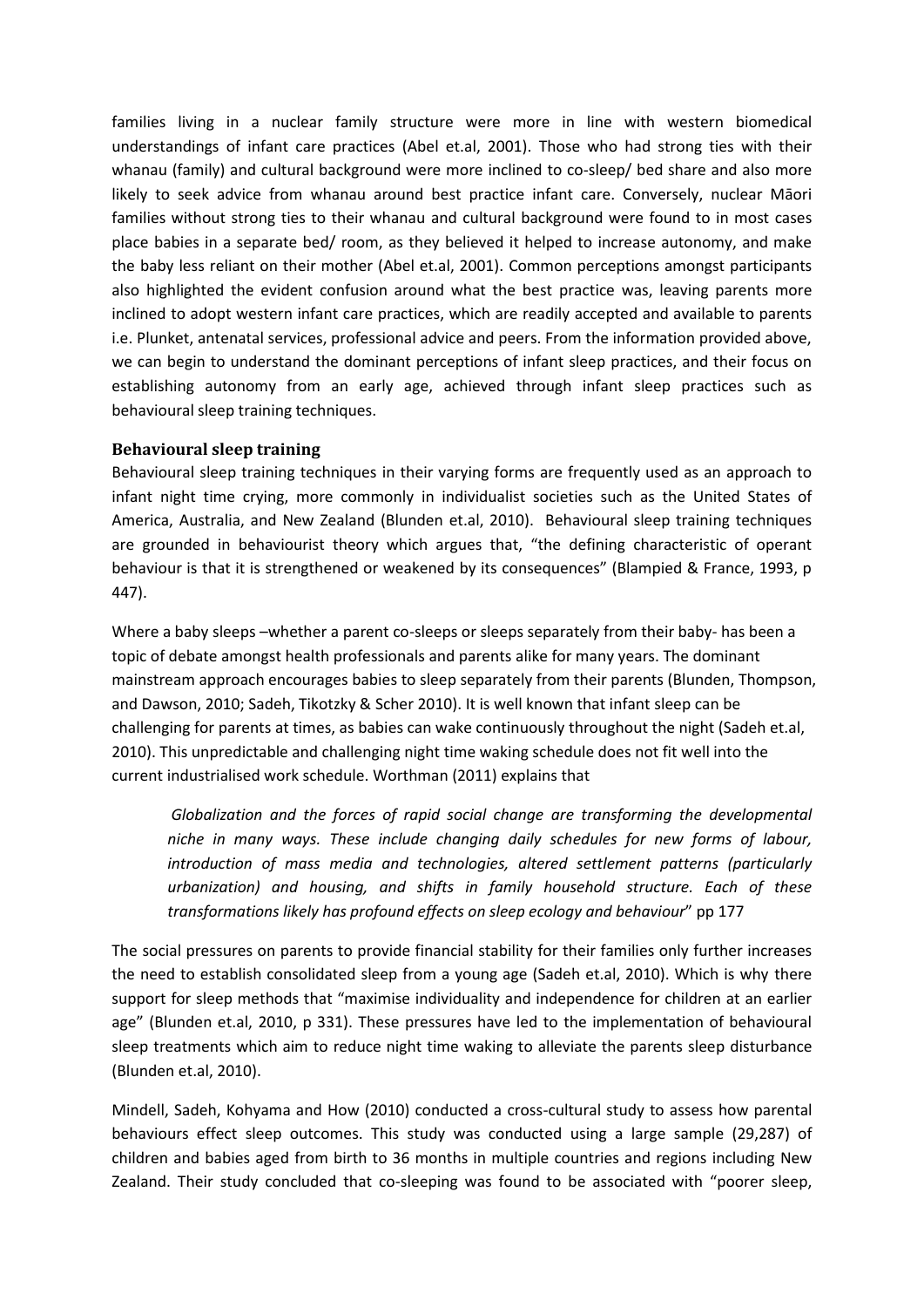including going to bed over an hour later, waking almost twice as much at night, and obtaining less sleep at night and overall" (p 398). Mindell and colleagues (2010) promote behavioural sleep training techniques to address issues around infant sleep including, frequent waking, and co-sleeping.

If sleep is defined as an operant behaviour then it is arguable that sleep can be consolidated through establishing a reinforcement schedule to reduce the amount of night time waking. There are potential flaws in this approach that are overlooked in the literature supporting behavioural sleep training. Night crying for some parents is deemed as problematic behaviour, and is, in theory, extinguishable through the lack of reinforcement of the babies crying (by not attending to them when they cry); however day time crying is typically not ignored by parents (Blunden et.al 2010). The behaviourist theory which this approach is grounded in argues that irregular reinforcement on a regular basis (reinforcing day time crying but not night time crying) violates the basic functions of a successful extinction approach and can "undermine the development of expectant and secure attachment behaviours" (Blunden et.al 2010, pp 329). As explained above, traditional Māori attitudes and perspectives toward babies crying vary vastly from the dominant western perspectives where a baby's cry is seen as indicative of flaws in the parent's abilities to nurture and support the baby (Jenkins & Harte, 2011).

The concept of infant crying, and the rationale behind why a baby cries highlights another potential flaw. Behavioural sleep training theories argue that a baby's cry is an expression of a want and not a need and therefore ignoring it can be justified. However, Courage and Howe (2002) suggest that a baby's biological attachment system is activated when they cry. If this is the case, it could be that by ignoring a baby's cry, we are damaging the development of the "social system that establishes and maintains relationships of reciprocity" (Blunden et al. 2011, p328). Behavioural sleep training techniques also assume that each family has the financial stability to provide a separate sleep space for their infant. With half of New Zealand's population earning less than \$24,000 per annum and statistics highlighting the increasing levels of poverty amongst Māori and Pasifika, we can begin to see how overcrowding for some families is unavoidable as the cost of living has exceeded many New Zealanders income earned (Rashbrooke, 2013).

#### <span id="page-13-0"></span>**Attachment theory**

Attachment theory argues that parenting practices including infant sleep practices should be childcentred as opposed to parent- centred (Commons & Miller, 2010). Decisions regarding the baby should be formulated based on the natural cues the baby gives off. Attachment parenting practices are grounded in the attachment theory that was established collaboratively by Ainsworth and Bowlby (1991). Bretherton (1992) states that, "they revolutionised our thinking about a child's tie to the mother and its disruption through separation, deprivation, and bereavement" (p 759). Attachment theory argues that babies establish a secure attachment with primary caregivers which forms the basis of their social and emotional development. This attachment also acts as a motivational and behavioural system, which directs the baby to remain in close proximity of their caregiver (Bretherton, 1992).

Co- sleeping is said by attachment parenting theorists, to allow breastfeeding to occur more easily and frequently, with the added bonus of reducing the amount of time spent awake for the mother (Commons & Miller, 2010). Co-sleeping is also said to considerably reduce the risk of Sudden infant death syndrome(SIDS), assuming the caregiver is smoke-free, not under the influence of drugs and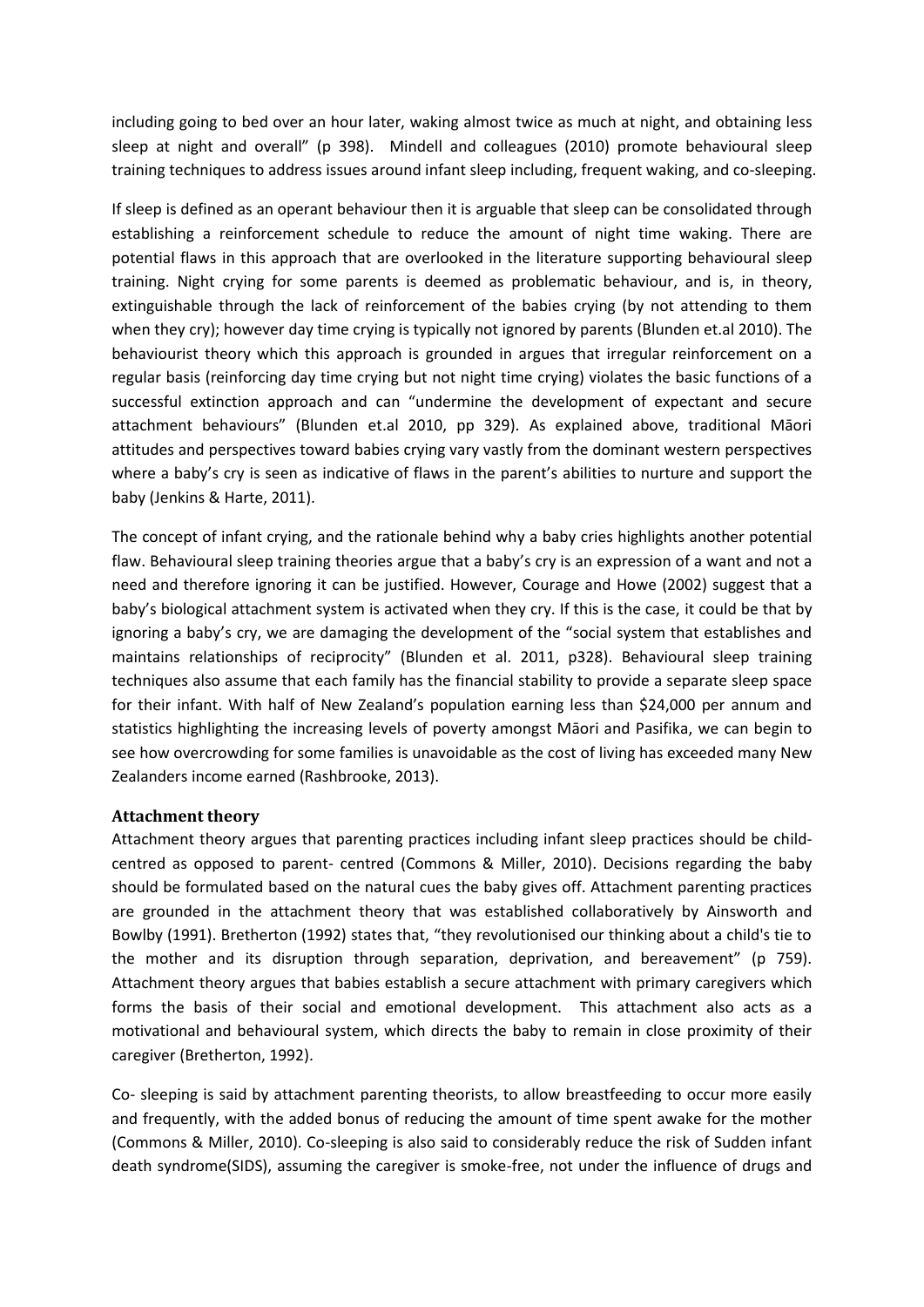alcohol, has safe bedding (breathable materials) and the baby is sleeping in a safe position in the family shared sleeping space (Commons & Miller, 2010). A mothers breathing and other behaviours which occur while she sleeps also aid in regulating the baby's physiological functions. McKenna and Mosko (1990) supported this theory by providing cross cultural evidence which provides in-direct support for those babies who co- slept having lower SIDS rates. Commons & Miller (2010) also explain that co-sleeping babies and parents do experience more time in lighter sleep states due to more frequent breast feeding; however the overall wake time is reduced for parent and baby by cosleeping.

With such differing arguments supporting behavioural and attachment approaches to infant sleep, that are contradictory, it is clear how confusion around best infant care practices within New Zealand has become so apparent. As Abela and colleagues (2001) highlighted, more nuclear Māori families are practising infant sleep methods that are reflective of the dominant culture, which argues co-sleeping and attachment styles produce babies who have less autonomy and are more likely to wake frequently throughout the night (Abela et.al, 2001, pp 1141; Mindell et.al, 2010). In contrast, traditional Māori childrearing practices promote co-sleeping and collectivism amongst the whanau, and produces children who were independent, brave and confident (Jenkins & Harte, 2011).

Dominant western approaches also separate the baby from their external environment, assuming each baby fits the normal outlined requirements for sleep and care. Infant sleeping patterns are specific to each individual, and cannot be fully understood "without also understanding the full complexity of the parent–infant relationship, including feeding patterns, patterns of sensory stimulation and physical contact, and philosophies of care" (Whittingham & Douglas, 2014, p 616 ). It is important to acknowledge the high rates of sudden infant death (SIDS) amongst Māori pepi in New Zealand, as this is one of the leading arguments which oppose bed sharing (Tipene- Leach N.D).

#### <span id="page-14-0"></span>**Sudden Infant death syndrome**

In New Zealand, the sudden unexpected death in infant (SUDI) mortality rate between 2003– 2007 was 1.1 per 1000 live births, with between 50–85 babies dying annually (Tipene-Leach, Baddock, Williams, Jones, Tangiora, Abel & Taylor, 2014). Tipene-Leach and colleagues (2014) also found that 62 percent of SUDI deaths were Maori children. These findings fuel more support for dominant mainstream approaches to infant sleep, and push traditional Māori practices to infant sleep, which encourages co-sleeping, further away from the minds of first time parents.

The high rates of SIDS and SUDI are associated with maternal smoking and co- sleeping; over half of Māori mothers identified as smokers and also co-sleep with their infants. These high rates have led to the implementation of 'Wahakura', a culturally appropriate response to infant co-sleeping in an attempt to reduce the rates of SIDS and SUDI. A wahakura is a 14 inch by 28 inch bassinet structure made from woven flax and is derived from traditional Maori infant sleeping practice and is in line with the 2005 American academy of paediatrics SIDS prevention recommendations (Tipene-Leach et.al, 2014). The wahakura is a "cultural reclamation of an item used traditionally in Māori society in the effort to continue the valued practice of bed sharing, while maintaining the safety of the infant" (Tipene-Leach et.al , 2014, p 8).

In this literature review, the traditional Māori perspectives of child rearing have been discussed; current contemporary infant sleep practices being used within New Zealand today have been reviewed and critiqued, as well as the current interventions which aim to help parents with infant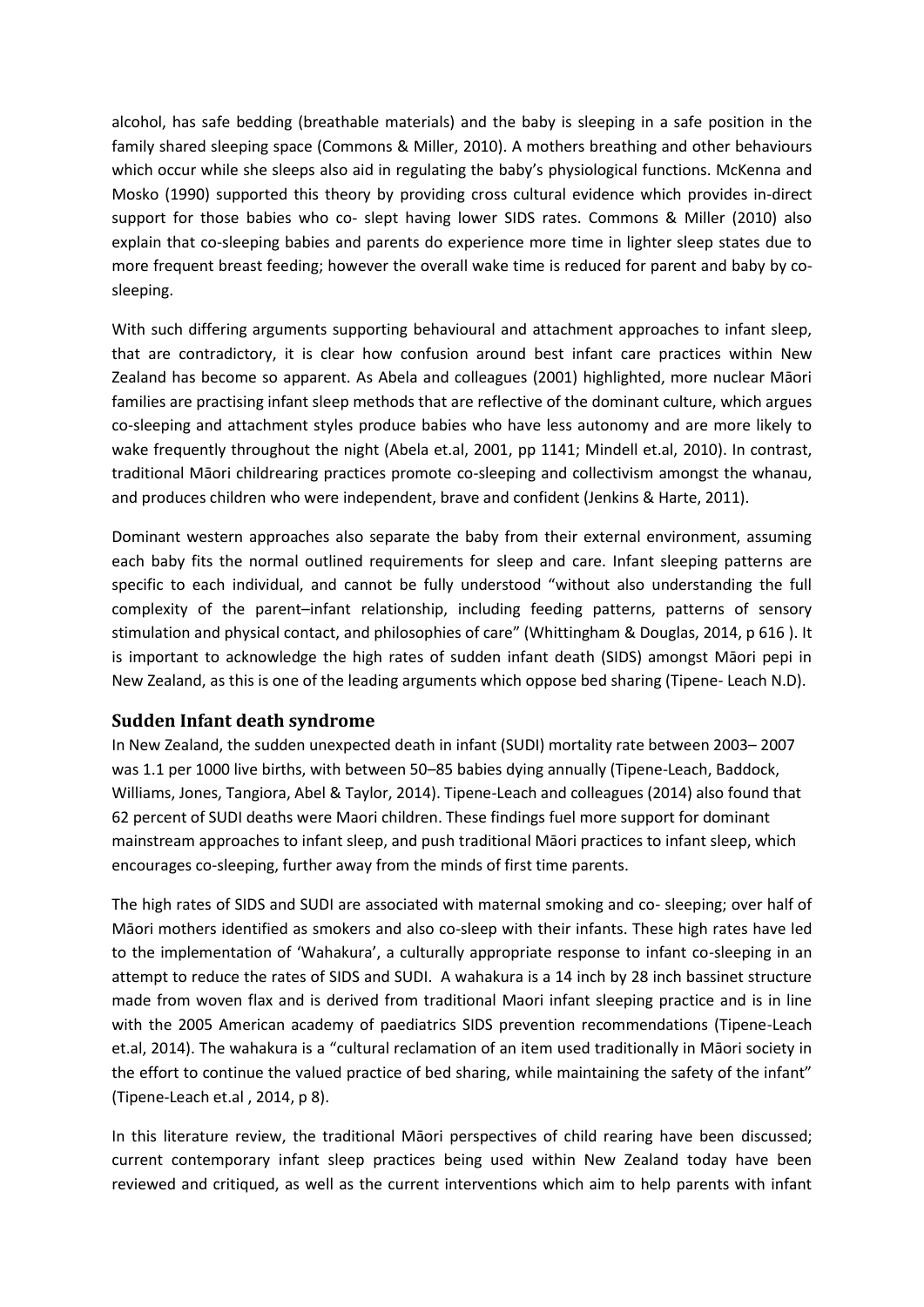sleep. Social and culture barriers mean some techniques and approaches are better suited to some but not for others. With mounting social pressures and growing emphasis on individualism, a disruption in traditional Māori infant care and sleep practices which promote shared care amongst the whanau, have now become something reportedly less implemented. Social pressures including low income, socio- economic status and the industrialised work schedule mean that autonomy from a young age is paramount, this is achieved, from the dominant western perspective, (amongst the literature explored in this review) through the establishment of separate and consolidated sleep from birth, so the infant becomes less reliant on the parent/caregiver. The literature representative of Māori participants was somewhat divided and therefore requires further research as we are unsure to what extent Māori are practicing dominant western practices as opposed to Māori infant sleep interventions.

#### <span id="page-15-0"></span>**Research objectives**

As a result of conducting the literature review I have identified gaps in the research which have shaped my research question(s) and objectives. Māori-centred methodology will be used to inform and guide the processes of engaging with participants throughout my research process. These methodologies have been shaped by Māori Tikanga (customs, practices). As this study is directly related to Māori alone, it is important that the tikanga be incorporated at all stages. Customs include, Aroha ki te tangata (respect for people), karakia (prayer), manaakitanga (hospitality), whanaungatanga (positive relationships and bonding), and kotahitanga (connectedness and unity). There are two key objectives for this research project:

Objective 2: Explore where parents receive/seek advice from, and how it effects their perceptions of infant sleep i.e. Plunket, antenatal groups, health professionals, whanau or friends

Objective 1: To understand what infant sleep practices Māori parents are implementing with their infants (6 months- 2 years of age).

Through data collection methods we can potentially uncover whether the sleep practices being implemented are in line with traditional Māori perspectives or western dominant perspectives. This research will also aim to find out where parents/primary caregivers are receiving/ seeking advice and information from, in regards to infant sleep.

#### <span id="page-15-1"></span>**Research design**

I propose to use a triangulation of both quantitative and qualitative methods to enable me to collect the data relevant to the two research objectives. The quantitative component of this research will be administered via self-completion questionnaire to capture the general outlook on infant sleep practices by a larger sample. The qualitative aspect of this research will be conducted through semistructured interviews. Social realities, such as infant sleep practices, specific to each participant are comprehensively assessed in depth through a qualitative approach. Semi-structured interviews, to a smaller sample are also successful as the researcher can probe for further information to particular responses of interest (Dahlberg & McCaig, 2010).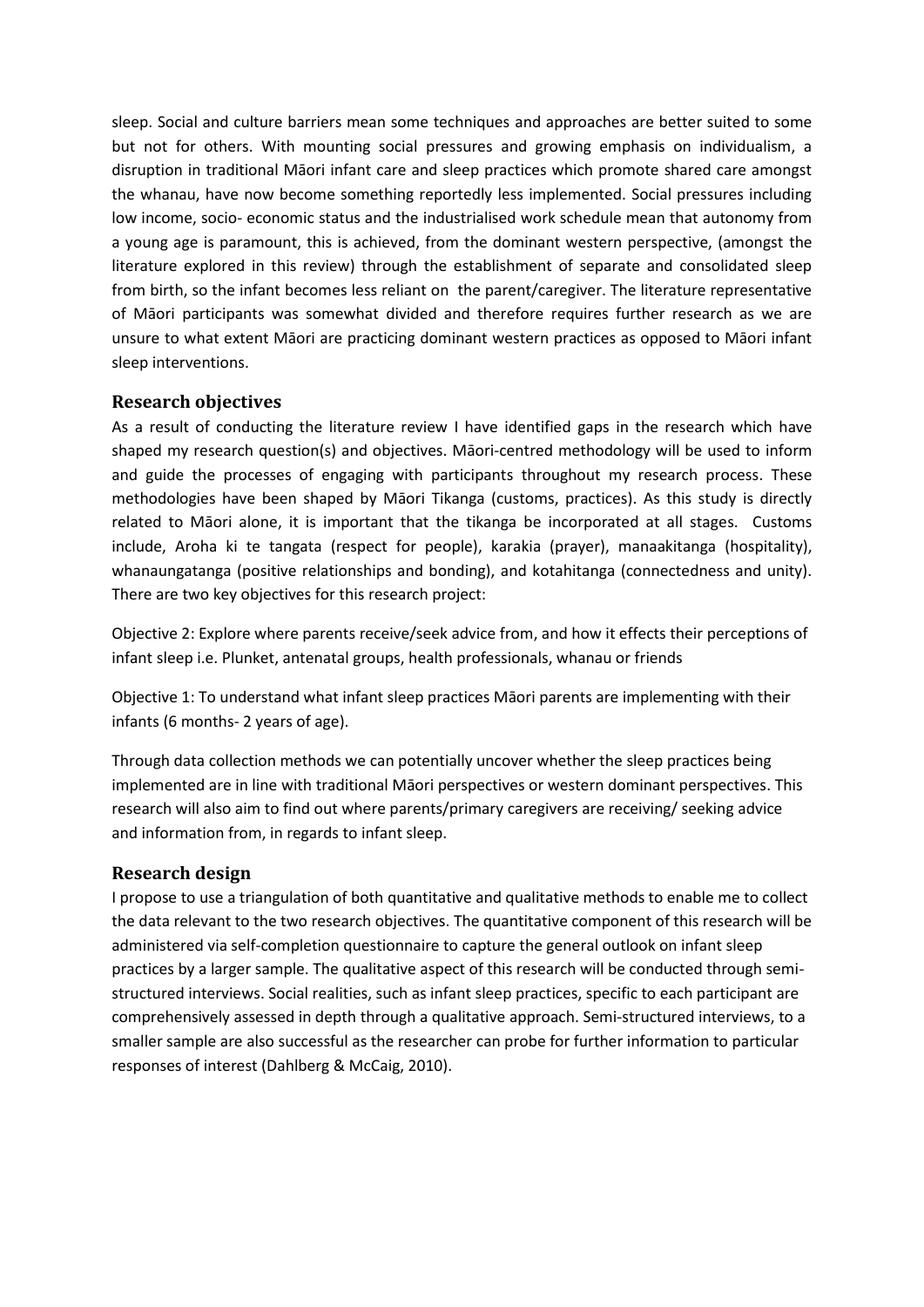# <span id="page-16-0"></span>**Self-completion questionnaire**

#### <span id="page-16-1"></span>*Recruitment*

I propose to select participants through the use of purposive sampling; this sampling process has been selected as it allows me to choose participants which are specific to the sample requirements, (Davies, 2010) as the research focus is specific to Māori only. Recruitment will be done via social media sites i.e. Facebook, along with recruitment posters. Fifty parents/primary caregivers will be recruited for the quantitative aspect of this research.

#### <span id="page-16-2"></span>*Sample*

Participants must be of Māori decent and identity as Māori. Participants must be the primary caregiver (or one of) of an infant aged 2 years and under.

The self-completion questionnaire will be provide an effective and efficient way of collecting information from a large sample (Dahlberg & McCaig, 2010).The survey will aim to provide an overview the sleep practices participants implement, which I can use to help with selecting participants for the qualitative aspects of the study. The self-completion questionnaire will investigate what current infant sleep practices parents/ primary caregivers are implementing, and whether these practices are more closely related to Māori perspectives of childrearing and infant sleep or closely related to the dominant western perspectives. Self-completion questionnaires will be forwarded to participants via email. The questionnaire will cover areas such as;

- Demographic information
- Cultural identity scale
- Infant sleep practices which participants are implementing currently i.e. where infant sleeps, what time infant goes to sleep, how long they sleep, what techniques are used (rocked to sleep, fall asleep by themselves)
- Questions related to determining whether infant has been breastfed or formula fed (or combination)

# <span id="page-16-3"></span>**Semi-structured interviews**

#### <span id="page-16-4"></span>*Recruitment*

I propose to select participants through convenience or opportunistic sampling; meaning that due to the nature of my research and the fact that I will be administering the self- completion questionnaire prior to the semi-structured interviews, there is potential to find participants from the quantitative sample (Dahlberg & McCaig, 2010).

#### <span id="page-16-5"></span>*Sample*

I propose to administer the semi- structured interview to a minimum of six participants, with a maximum limit of 10 participants. Participants must be of Māori descent and identify as Māori. Participants must be the primary caregiver (or one of) of an infant aged 2 years and under. Participants must have also completed the self- completion questionnaire, as the information participants provide in the questionnaires will inform the researcher's participant selection process for the qualitative interviews.

Semi-structured interviews will be administered to 6- 10 parents/ primary caregivers of infants aged two years and under. These interviews will investigate what infant sleep practices Māori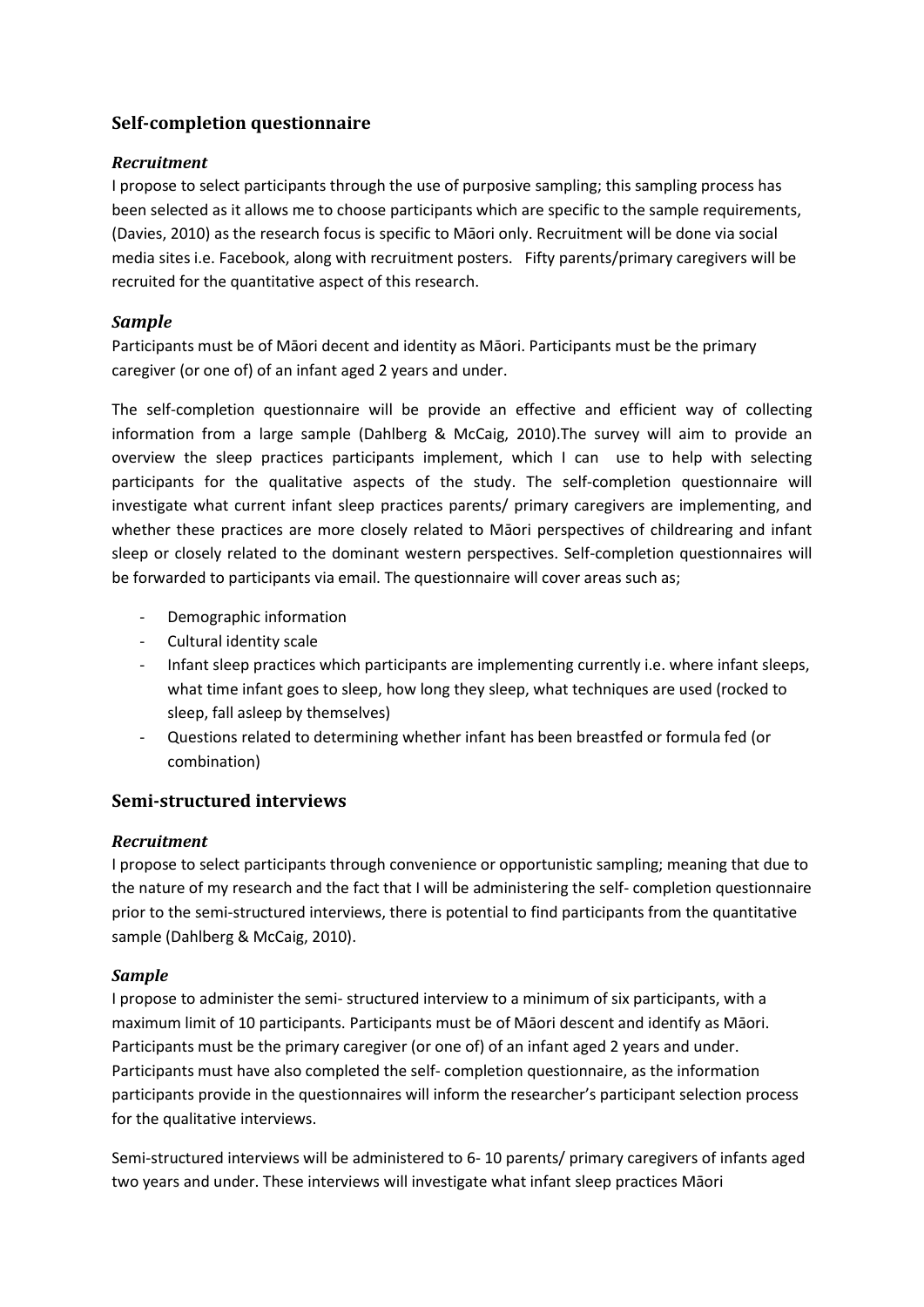parents/primary caregivers are implementing (objective 1); and where parents/ primary caregivers are receiving/ seeking information and advice from in regards to infant sleep i.e. Plunket, health professionals, whanau, friends, or other (objective 2).

A semi-structured approach will be best suited to my research topic as information provided by participants will vary. It is also important to retain the semi-structured interview approach to ensure a degree of comparability between the data sets (Bryman, 2008). I will conduct the interviews. at a time and place that is suitable to the participant. The interviews will be recorded then transcribed to reduce memory recall error or bias (Davies, 2010).

Recordings of interviews will also serve as a tool for further analysis later on in the research process. After a full transcript is completed the participants will be required to provide feedback on their transcripts to ensure the transcription is a fair representation of the participant's attitudes and perceptions. It will also ensure that the interview data collected is valid and credible also known as a respondent validation process (Bryman, 2008). This will be achieved by sending the participant the full transcript of the interview within two weeks of the interview, allowing them to change, confirm or withdraw any of their responses they made in their initial interview. If there are any queries or concerns I will happily discuss these further with participants. Interviews will cover questions around topics, such as;

- Infant sleep practices that participants are implementing currently i.e. where infant sleeps, what time infant goes to sleep, how long they sleep, what techniques are used (rocked to sleep, fall asleep by themselves)
- Questions related to determining whether infant has been breastfed or formula fed (or combination)
- Where information and advice on infant sleep is provided? What services? How effective is the advice? Are they currently implementing advice they have been given with their infants? Did it work? What did they like or dislike about it?

# <span id="page-17-0"></span>**Data analysis**

# <span id="page-17-1"></span>*Self-completion questionnaire*

Data analysis for the self-completion questionnaires will be completed by firstly manually entering questionnaire responses into an excel spreadsheet then converted onto SPSS software (statistical analysis software programme) for statistical analysis. Descriptive statistics will provide information about participants and their responses to the questionnaires, these responses will be formatted on frequency tables. Frequency tables show responses to the question and the frequency of each response from individual participant's (Dahlberg & McCaig, 2010). Frequency tables also provide the added advantage of creating a user friendly, easy to read and understand, overview of the data which helps the researcher to become familiar with the data.

#### <span id="page-17-2"></span>*Semi- structured interviews*

The interviews will be recorded with a MP3 recorder, as a full transcription of the interview will be required for analysis. Audio recording also will ensure that throughout the interview process I am focused on the participant and interacting with the stories and information they are providing. As the interview will be semi-structured, I will need to be freed up to identify and follow participant's cues to ensure the interview is following the structure outlined in the interview schedule.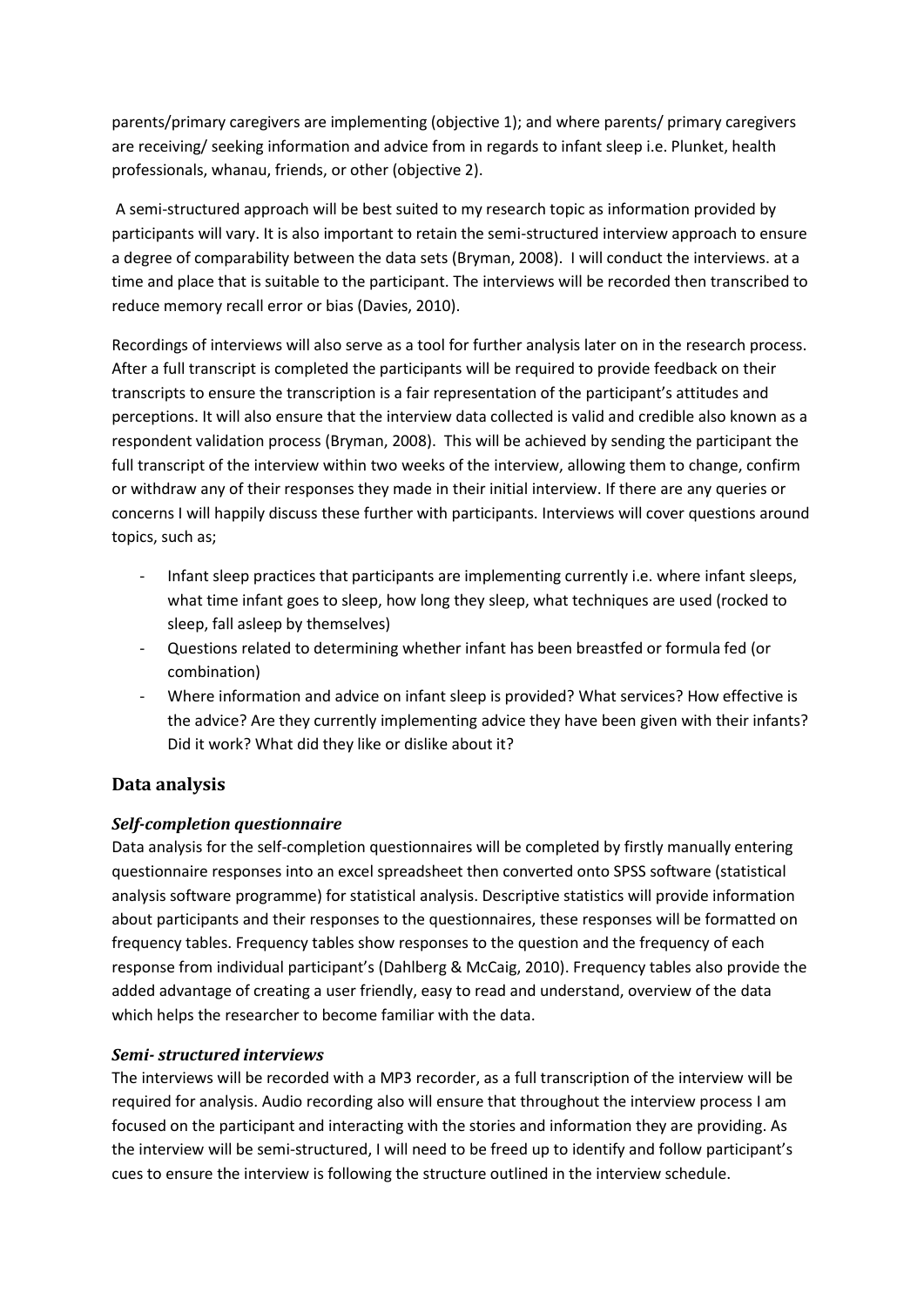Transcribing the full interview also means that I will engage with the interview content, deepening my understanding of the participant's perspectives (Dahlberg & McCaig, 2010). Any information which is shared in the interview process which could identify the participant will be omitted or changed, to ensure the privacy of the participant.

Transcriptions will then be analysed through the process of thematic analysis and the exploration of latent themes. This process requires the researcher to analyse reoccurring themes and experiences throughout the data (Braun &Clarke, 2006). This process will enable me to systematically analyse and order the findings from interviews from the participants. A coding process will then be used to extract key experiences and features which stand out amongst the transcribed data. The key themes will then be established from the existing codes, themes will then be reviewed and refined to ensure the most relevant and important aspects are incorporated into the final report.

# <span id="page-18-0"></span>**Ethical Statement**

This research will be guided, and strictly adhere to the ethical regulations set by the University of Waikato School of Psychology Research and Ethics Committee. The key principles in the *Human Research Guidelines* (University of Waikato, 2014) are as follows:

- obtaining voluntary informed consent
- respecting the privacy of participants, along with explaining the limitations to privacy
- using methods which are culturally appropriate to the sample group

Furthermore, the *Code of Ethics for Psychologists Working in Aotearoa/New Zealand* (New Zealand Psychological Society, 2002) will be used to inform this research procedure.

# <span id="page-18-1"></span>**Informed Consent**

The Code of Ethics for Psychologists Working in Aotearoa/New Zealand principle 1.7 outlines the responsibility of the psychologist to gain explicit informed consent from any participants in research (New Zealand Psychological Society, 2002). An information sheet will be provided outlining the purpose, aims, objectives and the requirements of the research. The information sheet will confirm participant and researcher expectations as well as explain that their participation is voluntary. The information sheet will be read over by participants (or read out loud by the researcher) before the participant signs the informed consent form. Participants will also be informed of their right to withdraw or change any information they have provided to the researcher, up to one week after receiving the interview transcript. Once the data has become anonymised, the ability to withdraw the information is limited. Informed consent will be obtained from participants by signing the consent form.

# <span id="page-18-2"></span>**Dissemination of research and findings**

# <span id="page-18-3"></span>*The final report*

The final report will be submitted to the University Of Waikato School Of Psychology for marking. The University of Waikato will hold full ownership of the final report. The researcher also requests the right to forward an electronic copy of the report to any participants who indicate (on their consent form) that they would like to see the final outcomes of the research.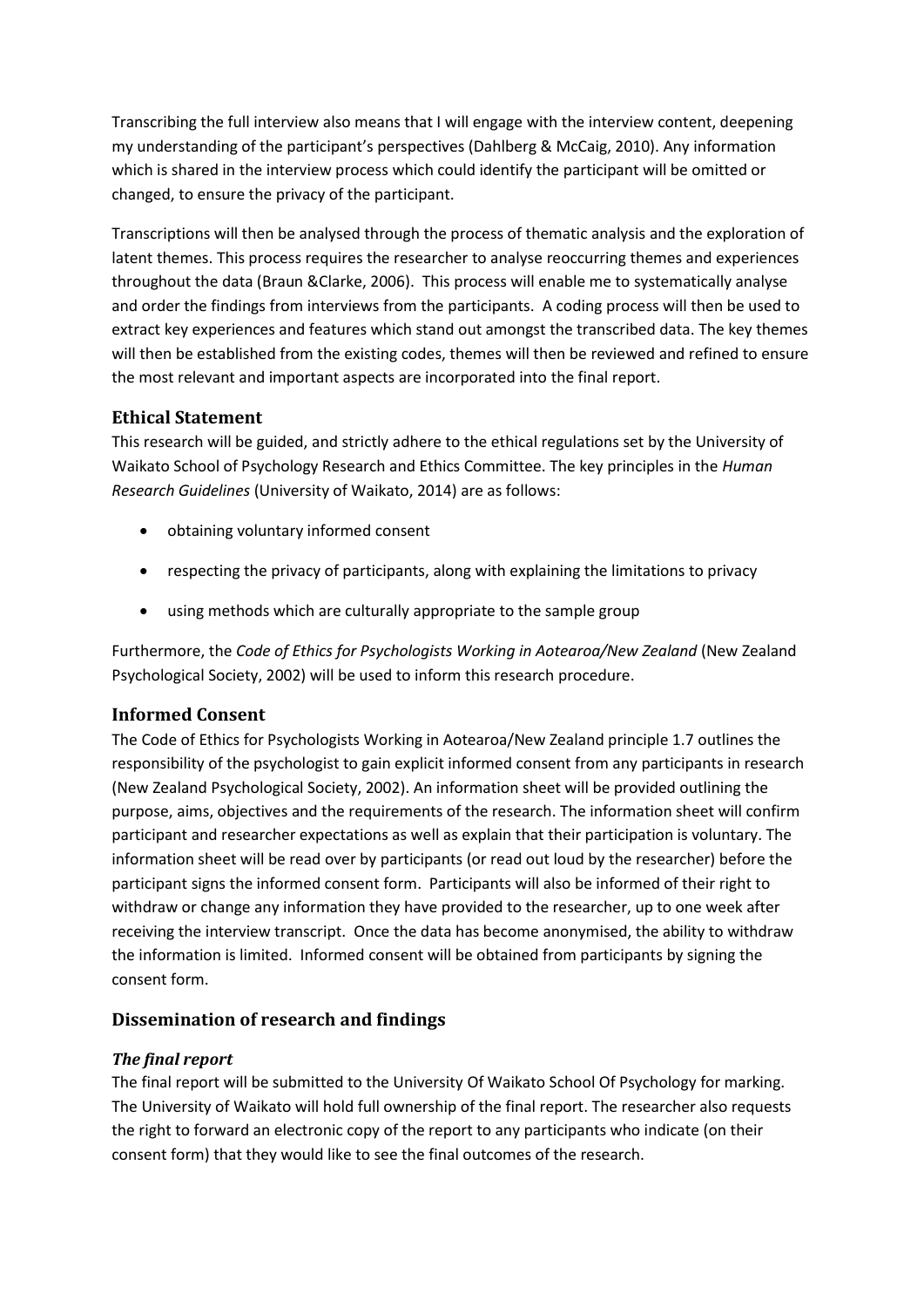#### <span id="page-19-0"></span>*The data*

The researcher will retain full ownership of the data collected (audio recordings, photos and interview summaries) and not include this as a provision with the report, to ensure the full privacy of participants and the information they provide.

#### <span id="page-19-1"></span>**Timeline**

Below is a preliminary summary of the researchers proposed timeline, with the assumption that work begins 2<sup>nd</sup> march 2015 and finishes late February 2017.

#### March – April

Conduct further literature review

Submission of research proposal to ethics committee

Ethics approval gained

#### May- June

Begin recruitment process

Send invitation to potential participants

#### July- September

Finalise participants

Administer all self-complétion questionnaires

#### December- March

Semi- structured Interviews conducted and interview transcripts finalised

#### April (2016) - June

#### Data Analysed

#### July- December

Drafting final report- draft report completed and submitted for feedback to supervisors by December 16<sup>th</sup>

#### January- march

Incorporating feedback from supervisors

Final report submitted February 23th 2017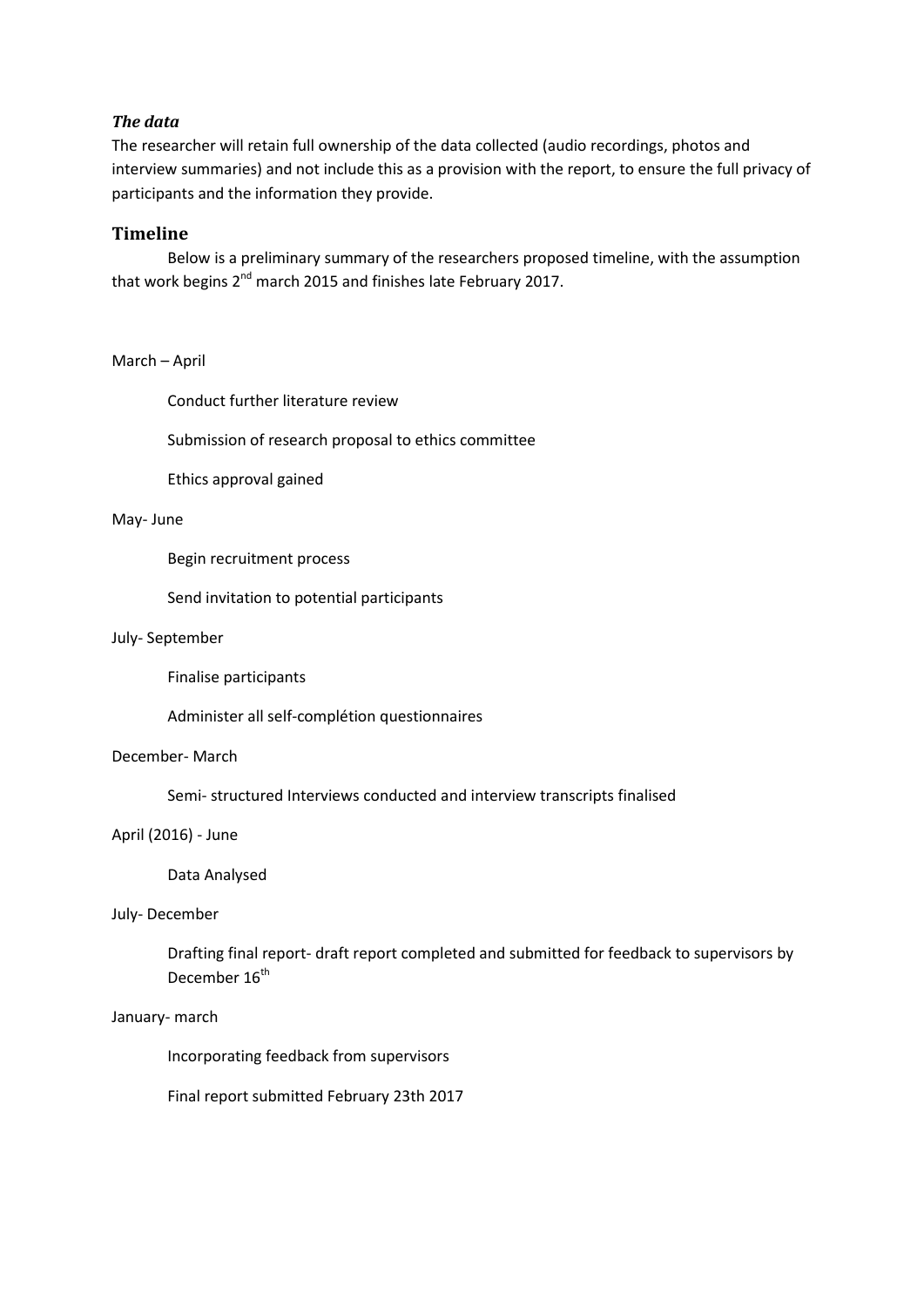# <span id="page-20-0"></span>**Management of the project**

I am near completion of my Postgraduate Diploma in Psychology and have internship as a learning experience. I have used this time establishing my research topic for Nga Pae o te Maramatanga to be in line with my Master's thesis topic this internship has been extremely beneficial to my future studies.

I have had relevant experience as a research assistant for AUT University where I was responsible for: recruiting participants, conducting interviews, marking tests, data entry, analysis of data, and administering the WAIS-IV intelligence test. I conducted a directed study which is focused on cultural bias in intelligence testing. I worked with Te Runanga O Kirikiriroa as a Kaimahi (career) at their youth drug and alcohol rehabilitation centre (Rongo Atea) which has provided me with valuable knowledge around establishing relationships with people from varying demographics.

# <span id="page-20-1"></span>**Future Directions**

Longitudinal research is also required to uncover the effects (positive or negative) of implementing infant sleep practices reflective of traditional Māori methodologies.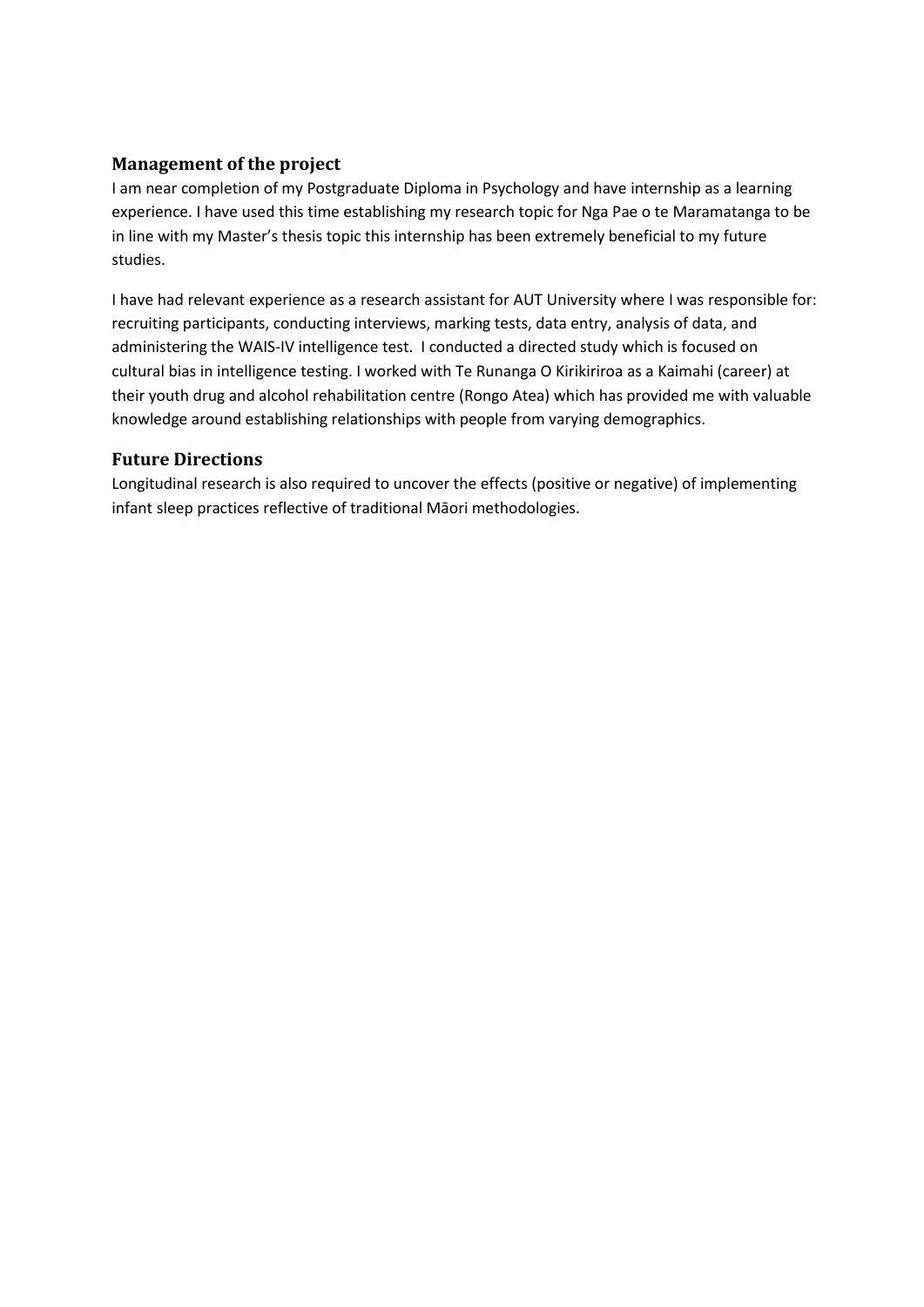#### <span id="page-21-0"></span>**References**

- Abel, S., Park, J., Tipene-Leach, D., Finau, S., Lennan, M. (2001). Infant care practices in New Zealand: A cross-cultural qualitative study. *Social Science & Medicine,* 53, 1135–1148.
- Ainsworth, M. D. S., & Bowlby, J. (1991). An ethological approach to personality development. *American Psychologist* 46, 331-341
- Braun, V., &Clarke, V. (2006). Using thematic analysis in psychology. *Qualitative Research in Psychology*, 3 (2), pp 77-101
- Blampied, N., France, K. (1993). A behavioural model of infant sleep disturbance. *Journal of applied behaviour analysis* 26(4), 477- 492.
- Bretherton, I. (1992). The Origins of Attachment Theory: John Bowlby and Mary Ainsworth. *Developmental Psychology*, 8(5), 759-775.
- Blunden, S., Thompson, K., Dawson, D. (2011). Behavioural sleep treatments and night time crying in infants: Challenging the status quo. *Sleep medicine review*, 15, pp327-334.
- Courage, M., Howe M. (2002). From infant to child: the dynamics of cognitive change in the second year of life. *Psychological Bulletin* 128(2). 250-277.
- Commons, M., Miller, P. (2010). The Benefits of Attachment Parenting for Infants and Children: A behavioural Developmental View. *Behavioural development bulletin*, 10, 1-14.
- Durie, M. (1995). Nga matatini Maori: Diverse Maori realities. Paper presented at Wananga Purongo Korerorero: Maori Health Framework Seminar, February 1995. Palmerston North: Department of Maori Studies, Massey University.
- Jenkins, K., Harte, H. (2011). Traditional Māori parenting An Historical Review of Literature of Traditional Maori Child Rearing Practices in Pre-European Times. *Te Kahui Mana Ririki*, 1-59.
- Koea, J. (2008). Indigenous trauma: A New Zealand perspective. *Care injured*, pp 11-18.
- McCaig, C., Dahlberg, L. (2010). *Practical research and evaluation: A start-to-finish guide for practitioners* (pp. 126-144). London, England: Sage Publications.
- McKenna, J., J. & Mosko, S. (1990). Evolution and sudden infant death syndrome (SIDS). Part III: Infant arousal and parent-infant co-sleeping. *Human Nature*, 1, 291-330.
- Mindell, J., Sadeh, A., Kohyama, J., How, T. (2010). Parental behaviors and sleep outcomes in infants and toddlers: A cross-cultural comparison. *Sleep medicine*, 11, 393-399.
- Plunket. (N.D). Retrieved from http://www.plunket.org.nz/your-child/newborn-to-6-weeks/sleep/
- Ritchie, J., Ritchie, J. (1979). *Growing up in Polynesia* (pp. 1-169).North Sydney: George Allen & Unwin Australia Pty Ltd
- Ritchie, J., Ritchie, J. (1997). *The next generation; Child rearing in New Zealand* (pp 1- 150). Auckland New Zealand: Penguin Books Ltd
- Rushbrook, M. (2013). Inequality and New Zealand. In M. Rushbrook (Ed.), Inequality: A New Zealand crisis (pp. 20-36). Wellington: Bridget Williams Books.
- Sadeh, A., Tikotzky,L., Scher, A. (2010). Parenting and infant sleep. *Sleep medicine reviews*, 14, 89- 96.